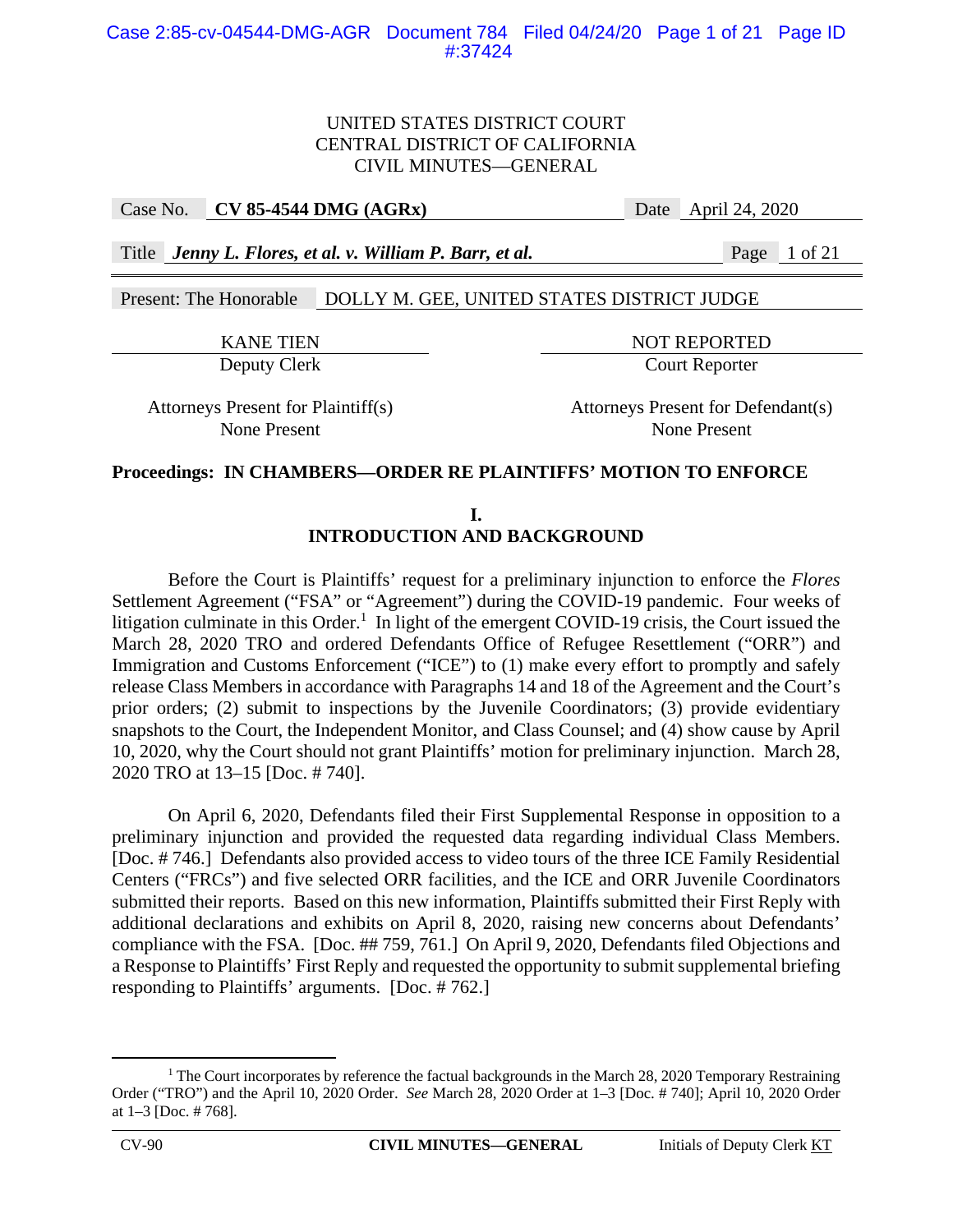#### Case 2:85-cv-04544-DMG-AGR Document 784 Filed 04/24/20 Page 2 of 21 Page ID #:37425

#### UNITED STATES DISTRICT COURT CENTRAL DISTRICT OF CALIFORNIA CIVIL MINUTES—GENERAL

Case No. **CV 85-4544 DMG (AGRx)** Date April 24, 2020

# Title *Jenny L. Flores, et al. v. William P. Barr, et al.* Page 2 of 21

 On April 10, 2020, the Court granted Defendants' request and ordered supplemental briefing on the following issues: (1) ICE's individualized parole determinations and continuous efforts to secure minors' release; (2) ORR's policy banning release of minors to States where COVID-19 has prompted stay-at-home orders; (3) ORR's policies postponing release of all minors in a facility with a confirmed case of COVID-19 or to a sponsor whose household has a confirmed case of COVID-19; (4) ORR's fingerprinting requirement for certain sponsors; and (5) the effect of the Migrant Protection Protocols ("MPP"), also known as the "Remain in Mexico" policy, on a minor's eligibility for release. April 10, 2020 Order at 3–4 [Doc. # 768]. The Court also extended for two weeks the March 28 TRO requiring ORR and ICE to make every effort to promptly and safely release Class Members in accordance with Paragraphs 14 and 18 of the FSA and the Court's prior orders, and requesting continued monitoring by the Independent Monitor and the Juvenile Coordinators. *Id.* at 5–6.<sup>2</sup>

Defendants have filed their Second Supplemental Response, and Plaintiffs have filed their Second Reply in accordance with the April 10, 2020 Order. [Doc. ## 772, 774.] The Court held a videoconference hearing on April 24, 2020.

Plaintiffs continue to argue that ICE has failed to keep Class Members "in facilities that are safe and sanitary and that are consistent with [its] concern for the particular vulnerability of minors." Agreement at  $\P$  12 [Doc. # 101]; *see* Pls.' Second Reply at 10.<sup>3</sup> They also contend that ORR and ICE have failed to comply with their obligations under the FSA to "release a minor from its custody without unnecessary delay" and "make and record the prompt and continuous efforts on its part toward family reunification and the release of the minor." Agreement at ¶¶ 14, 18; *see* Pls.' Second Reply at 15, 20. In addition, Plaintiffs raise a new argument that ORR and ICE have violated their obligation to detain minors in the least restrictive setting, as set forth in the FSA. Pls.' Second Reply at 8, n.5 (citing Agreement at ¶¶ 11, 23). Plaintiffs now seek an Order (1) enforcing compliance with the FSA and with CDC COVID-19 guidelines for detention facilities; (2) requiring ICE to release minors with their detained parent unless that parent is determined to be a flight risk or danger; (3) requiring ORR to cease its blanket policy requiring

 $\frac{1}{2}$  $2$  The Court also ordered the parties' counsel to meet and confer regarding (1) certain disclosures, including information regarding existence of COVID-19 infection among Class Members, that should be provided to minors' immigration counsel; and (2) the quality of the data that Defendants provide to Class Counsel pursuant to Paragraph 28A of the FSA. April 10 Order at 6.

 $3$  The Court previously found that ORR was in substantial compliance with its obligation to implement CDCcompliant guidelines and to provide adequate routine medical care and adequate living accommodations. March 28, 2020 Order at 6–7. Despite referring to a severe outbreak of COVID-19 at one ORR facility in Chicago, Plaintiffs have not renewed their calls for enforcement action against ORR for issues with medical care or living accommodations or submitted evidence that changes the Court's ruling in that regard. *See* Pls.' Second Reply at 6.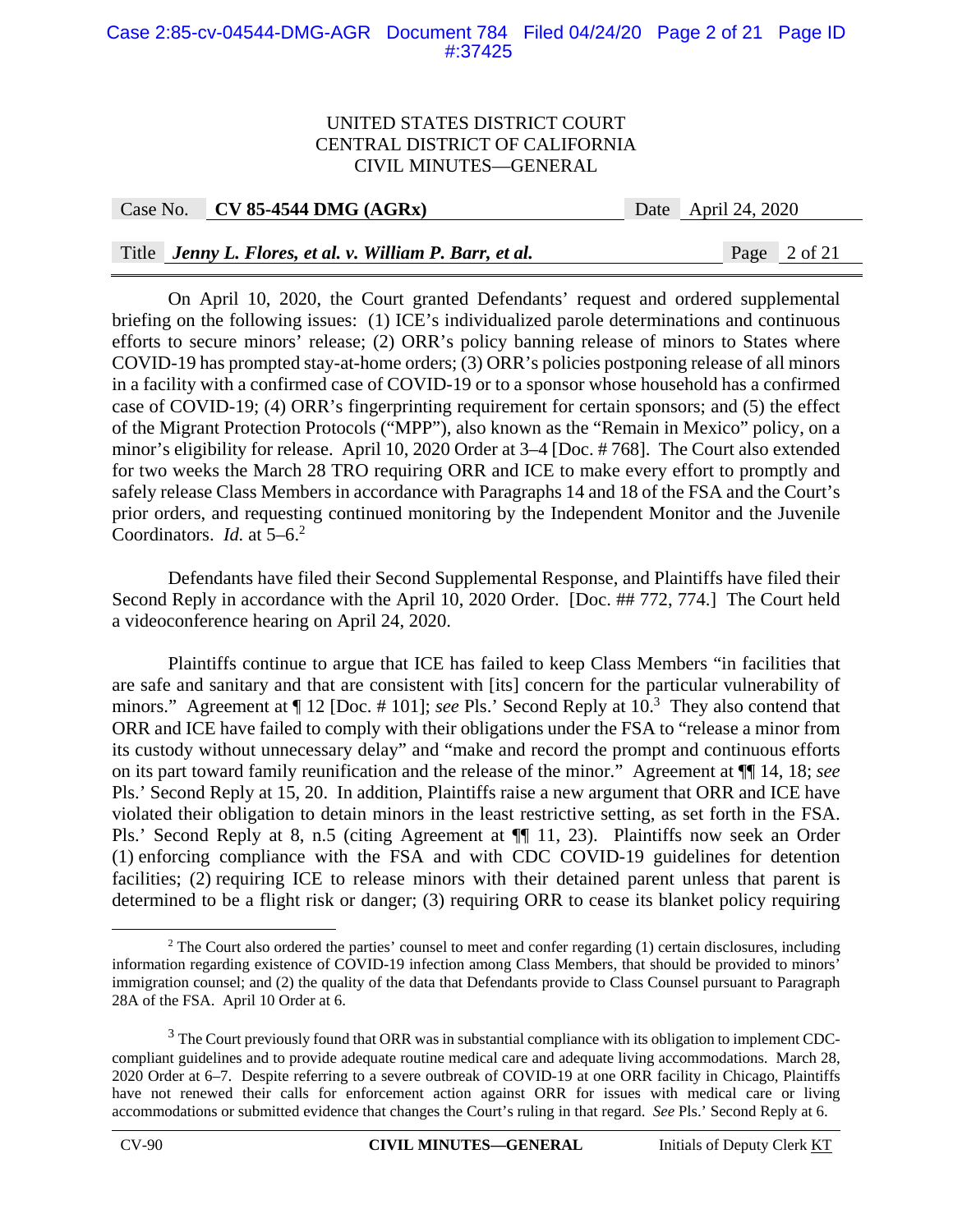### Case 2:85-cv-04544-DMG-AGR Document 784 Filed 04/24/20 Page 3 of 21 Page ID #:37426

### UNITED STATES DISTRICT COURT CENTRAL DISTRICT OF CALIFORNIA CIVIL MINUTES—GENERAL

| Case No. | $CV 85-4544 DMG (AGRx)$ | Date | April 24, 2020 |
|----------|-------------------------|------|----------------|
|          |                         |      |                |

Title *Jenny L. Flores, et al. v. William P. Barr, et al.* Page 3 of 21

fingerprints from certain sponsors; (4) requiring both ICE and ORR to inform a Class Member's immigration counsel if they are infected or exposed to COVID-19 when appropriate consent to release medical information has been given; and (5) permitting the parties to propound written discovery and conduct depositions, with disputes to be addressed by the Independent monitor, for 30 days. Defendants argue that the core relief Plaintiffs seek is enforcement of the FSA, not a preliminary injunction, and that Plaintiffs have failed to show any breach of the FSA.

For the reasons stated below, the Court **GRANTS in part** and **DENIES in part** Plaintiffs' request for enforcement of the FSA.

# **II. LEGAL STANDARD**

 The parties dispute what legal standard to apply to Plaintiffs' request. Defendants argue that the injunction Plaintiffs seek is "akin to an order to enforce certain terms of the Agreement," and therefore the standards applicable to a motion to enforce should apply. Defs.' Second Supp. Response at 6. Plaintiffs continue to characterize their request as one for a preliminary injunction.

 The parties and this Court have long acknowledged that the FSA is a consent decree, and "a consent decree is 'no more than a settlement that contains an injunction[.]'" *Fed. Trade Comm'n v. Enforma Nat. Prod., Inc*., 362 F.3d 1204, 1218 (9th Cir. 2004) (quoting *In re Masters Mates & Pilots Pension Plan & IRAP Litig.*, 957 F.2d 1020, 1025 (2d Cir. 1992); *see also Gates v. Shinn*, 98 F.3d 463, 468 (9th Cir. 1996) ("[W]hen a decree commands or prohibits conduct, it is called an injunction."). Thus, Plaintiffs already have obtained a judicially enforceable permanent injunction in the form of the FSA itself.

While the TRO served to address Plaintiffs' pressing concerns regarding Defendants' alleged non-compliance with the FSA on an emergency, *ex parte* basis, a preliminary injunction in this matter does not "serve the very purpose of a preliminary injunction, which is to preserve the status quo and the rights of the parties *until a final judgment issues* in the cause." *U.S. Philips Corp. v. KBC Bank N.V.*, 590 F.3d 1091, 1094 (9th Cir. 2010) (emphasis added). Rather, Plaintiffs seek an order reiterating that Defendants must adhere to the FSA's terms and requiring additional reporting under the FSA and the Court's prior Orders. The Court therefore need not issue *interim* injunctive relief, but may instead rely on the unambiguous terms of the Agreement itself and the Court's authority to enforce its own Orders. *See Jeff D. v. Kempthorne*, 365 F.3d 844, 853 (9th Cir. 2004) ("Once the decree was entered, the district court retained jurisdiction to enforce it[.]");Agreement at ¶ 37; October 5, 2018 Order Appointing Special Master/Independent Monitor at ¶ E.4 [Doc. # 494].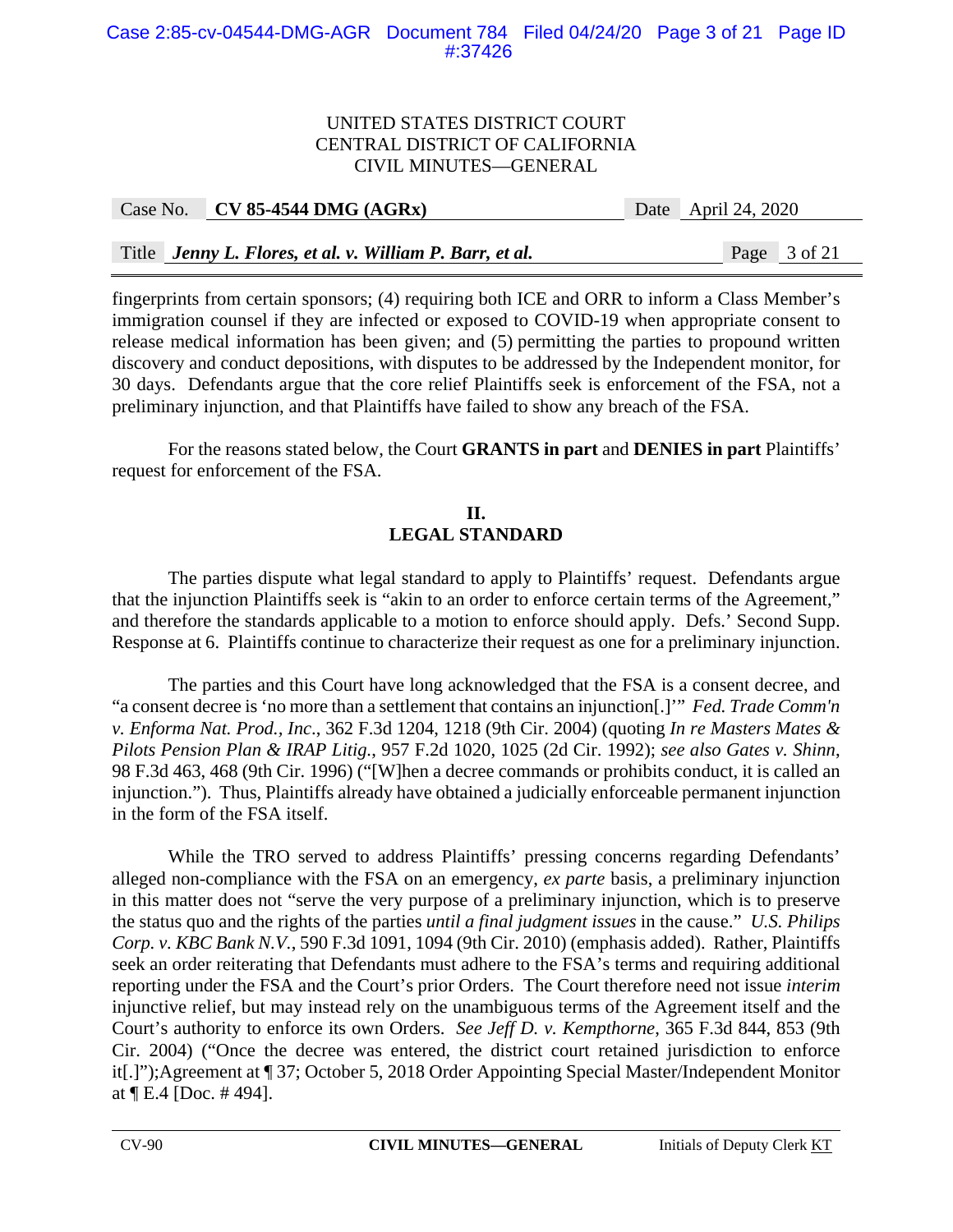|  | Case No. CV 85-4544 DMG $(AGRx)$                         | Date April 24, 2020 |
|--|----------------------------------------------------------|---------------------|
|  |                                                          |                     |
|  | Title Jenny L. Flores, et al. v. William P. Barr, et al. | Page $4$ of 21      |

 Accordingly, the Court construes Plaintiffs' request for relief as a motion to enforce. Plaintiffs must show by a preponderance of the evidence that ORR and ICE are currently in breach of the FSA. *See Flores v. Sessions*, 394 F. Supp. 3d 1041, 1049 (C.D. Cal. 2017). Because consent decrees are construed basically as contracts, the doctrine of substantial compliance applies. *See Flores v. Barr*, 407 F. Supp. 3d 909, 915 (C.D. Cal. 2019).

### **III. DISCUSSION**

 As an initial matter, the Court addresses Defendants' argument that the Court cannot consider arguments raised and evidence submitted for the first time in Plaintiffs' Second Reply. *See* Defs.' Second Objections at 2–3 [Doc. # 779]. To the extent Plaintiffs raise issues pertaining to ICE juvenile detention facilities in their Second Reply that were not raised in their earlier briefs and to which Defendants have not had an opportunity to respond, the Court will not address them, but will refer them to the ICE Juvenile Coordinator for further investigation and report. *See* Pls.' Second Reply at 14 (discussing conditions at two ICE juvenile jails); *see also State of Nev. v. Watkins*, 914 F.2d 1545, 1560 (9th Cir. 1990) ("[Parties] cannot raise a new issue for the first time in their reply briefs.") (citation omitted).

The Court will consider Plaintiffs' new declarations, subject to the Federal Rules of Evidence, to the extent that they address issues raised in the parties' earlier briefs and shed light on the latest conditions on the ground at the FRCs and ORR facilities.<sup>4</sup>

The Court first takes up Plaintiffs' arguments regarding conditions in ICE FRCs, then their arguments that neither ORR nor ICE are releasing minors without unnecessary delay or making and recording prompt and continuous efforts toward release of minors in their custody.

# **A. Safe and sanitary conditions and appropriate medical care**

Paragraph 12A of the FSA provides that, following arrest, Class Members will be held in "facilities that are safe and sanitary and that are consistent with [Defendants'] concern for the

 $\overline{a}$ <sup>4</sup> In addition, although Plaintiffs have cited to many news articles, the Court bases its decision only on admissible evidence submitted by the parties. *See Von Saher v. Norton Simon Museum of Art at Pasadena*, 592 F.3d 954, 960 (9th Cir. 2010) ("Courts may take judicial notice of publications introduced to indicate what was in the public realm at the time, not whether the contents of those articles were in fact true.") (internal quotation marks and citations omitted); *Gerritsen v. Warner Bros. Entm't Inc.*, 112 F. Supp. 3d 1011, 1029 (C.D. Cal. 2015) (plaintiff "seeks to have the court take judicial notice of the truth of the facts stated in the various press releases and news articles. This the court cannot do.") (*citing, inter alia, Von Saher*, 592 F.3d at 960).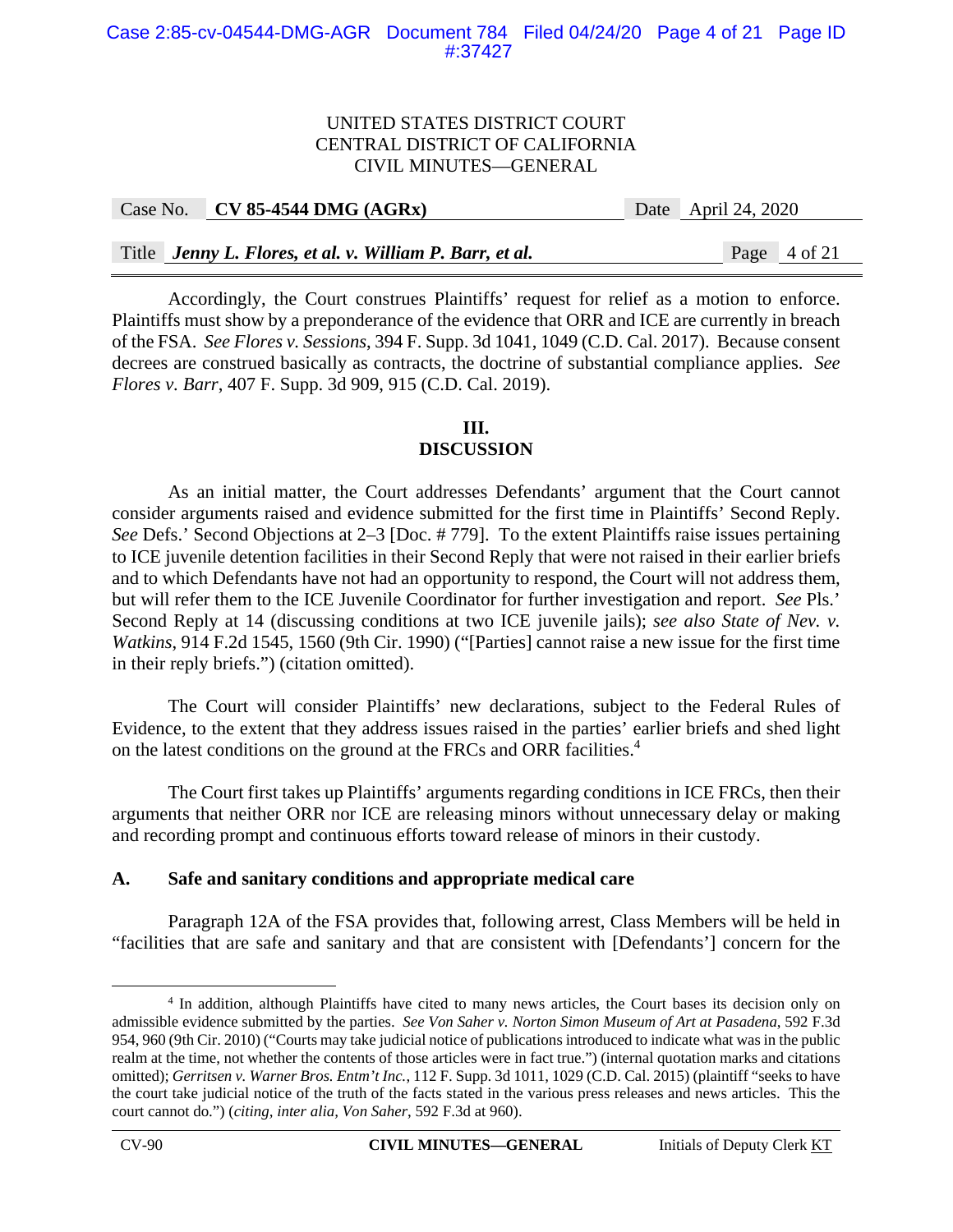## Case 2:85-cv-04544-DMG-AGR Document 784 Filed 04/24/20 Page 5 of 21 Page ID #:37428

#### UNITED STATES DISTRICT COURT CENTRAL DISTRICT OF CALIFORNIA CIVIL MINUTES—GENERAL

Case No. **CV 85-4544 DMG (AGRx)** Date April 24, 2020

# Title *Jenny L. Flores, et al. v. William P. Barr, et al.* Page 5 of 21

particular vulnerability of minors." Agreement at ¶ 12. The Ninth Circuit confirmed that "assuring 'safe and sanitary' conditions includes protecting children from developing short- or long-term illnesses as well as protecting them from accidental or intentional injury." *Flores v. Barr*, 934 F.3d 910, 916 (9th Cir. 2019). In addition, Exhibit 1 to the FSA also specifies that minors detained in licensed programs shall receive, *inter alia*, "suitable living accommodations, . . . [a]ppropriate routine medical . . . care, . . . emergency health care services, . . . screening for infectious [disease] within 48 hours of admission . . . [and] immunizations in accordance with the U.S. Public Health Service (PHS), Center for Disease Control." Agreement, Exhibit 1 at  $\P$ A.1.

Defendants have submitted videotaped tours and detailed declarations regarding COVID-19 preparedness and policies at each of the three ICE FRCS: South Texas FRC in Dilley, Texas ("Dilley"), Karnes FRC ("Karnes"), and Berks County Residential Facility ("Berks"). Based on the declarations of Michael Sheridan, the ICE Contractor Officer Representative for Dilley and Karnes; Christopher George, the ICE Assistant Field Office Director who oversees Berks; and medical professionals involved or familiar with healthcare at each of the three FRCs, as of April 22, 2020, each FRC's policies regarding sanitation, social distancing, PPE, and medical services appear to comply with the CDC's COVID-19 Guidance for correctional facilities. *See generally* Defs.' Not. of Related Filing, Ex. 2 (Sheridan Supp. Decl.), Ex. 3 (George Supp. Decl.), Ex. 4 (Montalvo Decl.), Ex. 5 (Cantu Decl.), Ex. 6 (Green Decl.) [Doc. # 773]. It is also encouraging that FRCs are significantly under their maximum capacity. As of April 21, 2020, Dilley houses 376 people, which is 16% of capacity, down from 557 people as of April 6, 2020. Of these, 208 are minors. There are 306 individuals, including 128 minors, at Karnes, which is 36% of capacity, down from 426 people as of April 6, 2020. Berks currently houses five families, for a total of 16 people, which is 17% of capacity. Among these, only six are minors. *Id.*, Ex. 1 (Harper Supp. Decl.) at ¶ 4 [Doc. # 773].

Defendants' declarations thus paint a picture of sanitary, social-distance-compliant, and medically appropriate facilities—a picture tarnished by declarations of detainees and their legal services providers showing that ICE's directives are not being properly implemented. As of April 21, 2020, detainees at all three FRCs report inaccessible or ineffective medical treatment, deteriorating health while in custody, insufficient soap and sanitation supplies, lack of thorough cleaning by staff, and insufficient use of PPE by staff or detainees. *See, e.g.*, Pls.' Second Reply, Ex. KK (L.O.R. Decl.) at ¶¶ 9, 19–20, 23 [Doc. # 774-33]; *id.*, Ex. LLL (A.M.P. Decl.) at ¶¶ 7–8 [Doc. # 774-66]; Ex. NNN (N.V.G. Decl.) at ¶¶ 3–5 [Doc. # 774-68]; *id.*, Ex. W (B.L. Decl.) at ¶¶ 5, 9, 16–18, 20–22 [Doc. # 774-25]. Detainees at Dilley also report difficulty maintaining social distance. *See, e.g.*, *id.*, Ex. XX (I.P.F.L. Decl.) at ¶ 23 [Doc. # 774-52]. One detainee at Dilley reported mixing with the general population while exhibiting symptoms of COVID-19 symptoms severe enough that she was eventually tested, though test results are not yet available.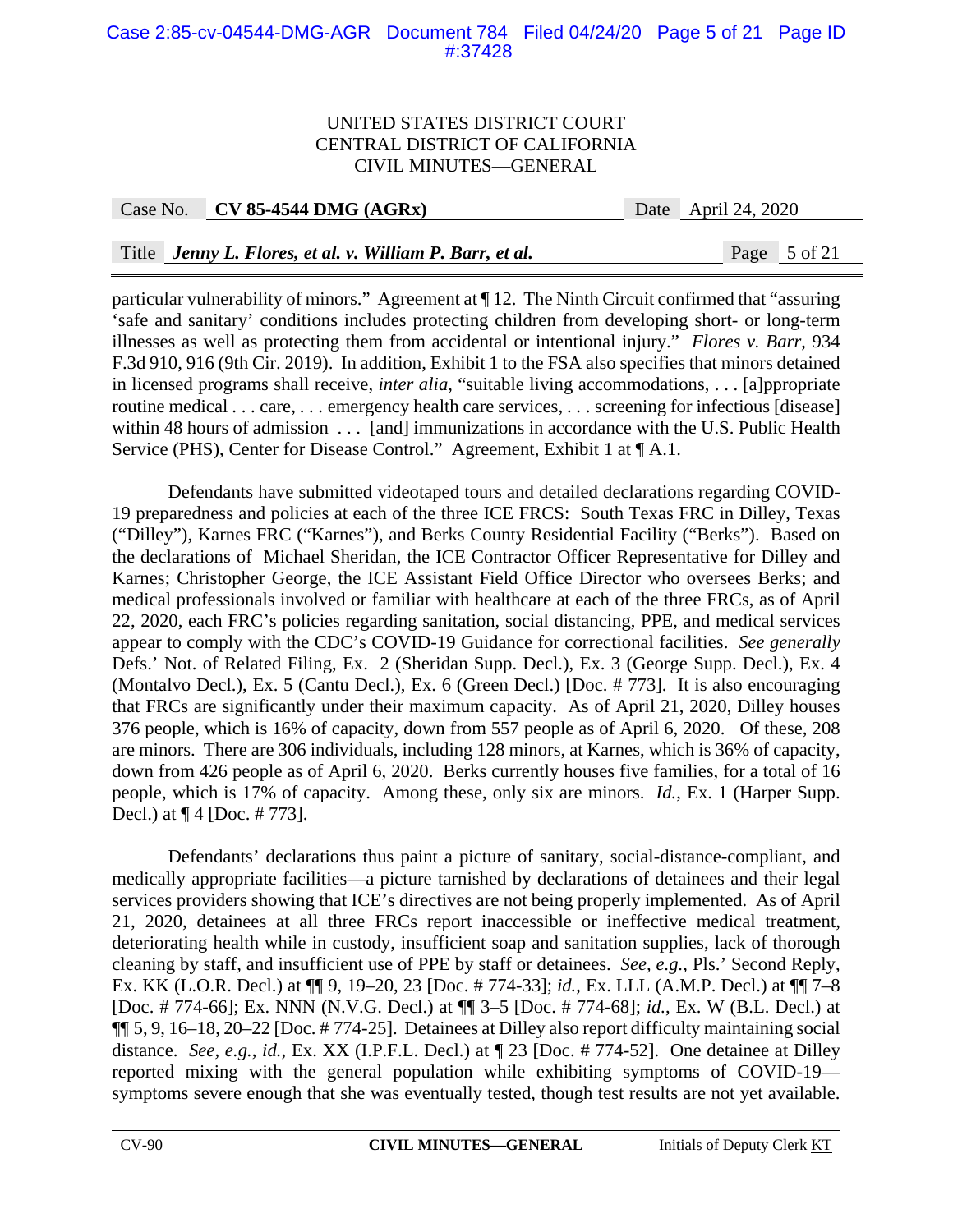## Case 2:85-cv-04544-DMG-AGR Document 784 Filed 04/24/20 Page 6 of 21 Page ID #:37429

#### UNITED STATES DISTRICT COURT CENTRAL DISTRICT OF CALIFORNIA CIVIL MINUTES—GENERAL

| Case No. | $\sim$ CV 85-4544 DMG (AGRx) | Date April 24, 2020 |
|----------|------------------------------|---------------------|
|          |                              |                     |

# Title *Jenny L. Flores, et al. v. William P. Barr, et al.* Page 6 of 21

*See id.*, Ex. OO (N.G.B.F. Decl.) at ¶¶ 5–8 [Doc. # 774-43]. Another at Berks describes that the only available hand soap leaves rashes and bumps and reports begging the staff to change the soap. *Id.*, Ex. W (B.L. Decl.) at  $\llbracket 20 \text{ } [\text{Doc.} \# 774-25]$ . Surveys conducted by legal service providers at Dilley and Karnes on April 20 and 21, 2020 corroborate individual detainees' accounts of uneven or failed implementation of COVID-19 policies. *See id.*, Ex. BB (Fluharty Third Decl.) at ¶¶ 37– 46 [Doc. # 774-30]; *id.*, Ex. HHH (Meza Decl.) at ¶ 9 [Doc. # 774-62].

The Court need not repeat every assertion of ICE's implementation failure from Plaintiffs' deluge of declarations to conclude that Plaintiffs have raised significant concerns by a preponderance of the evidence about each FRC's ability to provide safe and sanitary conditions. The design of the ICE FRCs' COVID-19 prevention measures may substantially comply with the FSA's safe and sanitary and medical care requirements. And despite its laggardly initial response, ICE deserves some credit for its rapidly-evolving response to the pandemic in the aftermath of Plaintiffs' TRO application. But proper policy design, without proper implementation, does not offer Class Members the baseline of care bargained for in the FSA. Plaintiffs have offered sufficient evidence to undercut Defendants' optimistic portrait of the implementation of their Guidelines.

Accordingly, ICE's uneven compliance with Paragraph 12 and Exhibit 1 of the FSA warrants continued heightened monitoring.

#### **B. Release without unnecessary delay and recording efforts toward release**

The FSA obligates ORR and ICE to "release a minor from [their] custody without unnecessary delay" and "make and record the prompt and continuous efforts on [their] part toward family reunification and the release of the minor." Agreement  $\P$  14, 18.

# **1. ORR**

Plaintiffs argue that the risk of contracting COVID-19 in congregate care is urgent enough that any delay may present an unnecessary delay to release, in violation of Paragraph 14 of the Agreement.<sup>5</sup> As discussed in the March 28, 2020 TRO, medical experts agree that minors in any form of congregate care face heightened danger and potential trauma during the COVID-19

 $\frac{1}{5}$ <sup>5</sup> Plaintiffs no longer argue that ORR fails to make and record continuous efforts toward release. ORR case managers keep detailed notes on each minor's potential sponsors, efforts to reach out to those sponsors, and the sponsors' progress—or lack thereof—toward submitting a family reunification packet. The Court commends ORR on doing a yeoman's job of making a record of its efforts to release minors and reunify families in this challenging environment.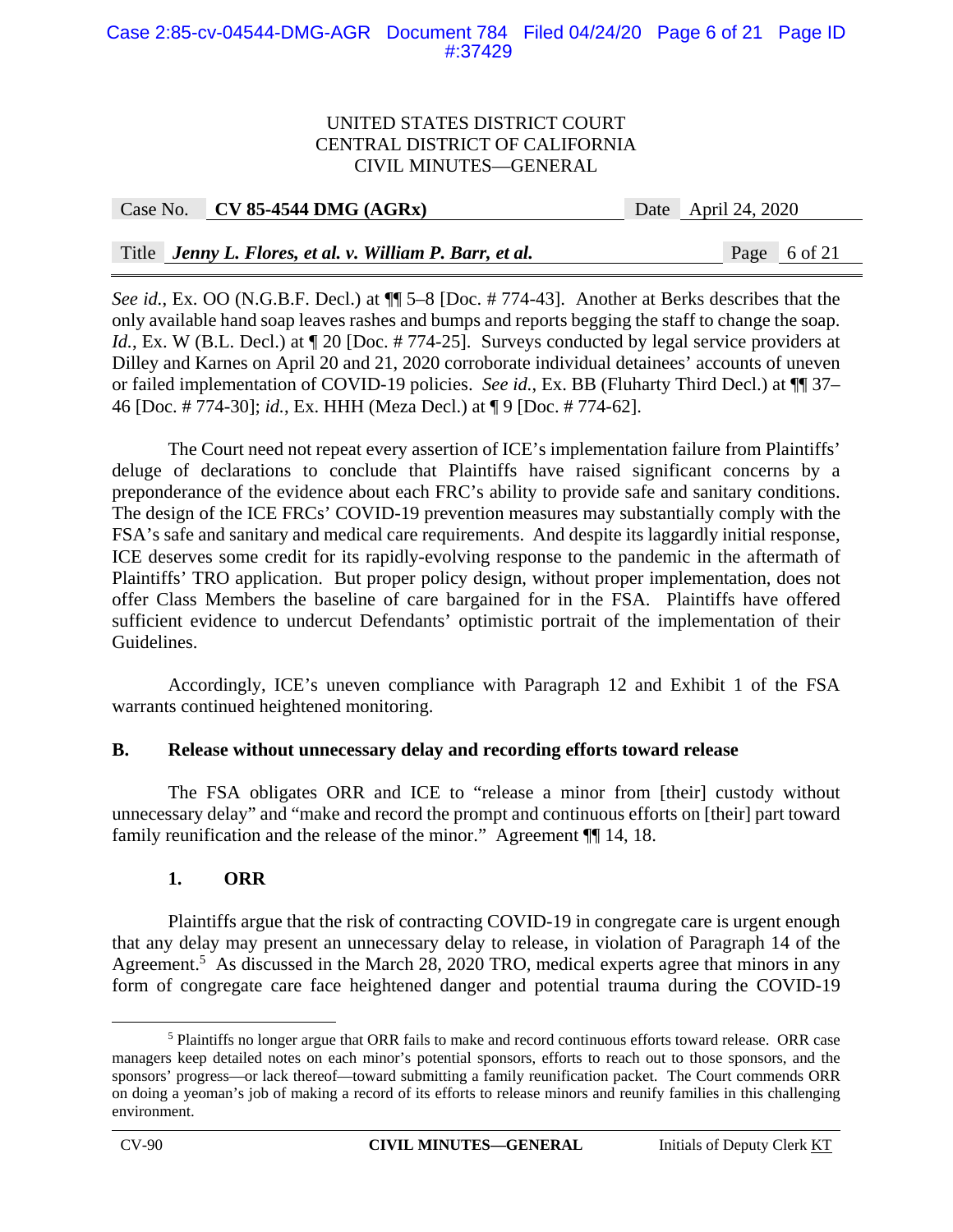# Case 2:85-cv-04544-DMG-AGR Document 784 Filed 04/24/20 Page 7 of 21 Page ID #:37430

### UNITED STATES DISTRICT COURT CENTRAL DISTRICT OF CALIFORNIA CIVIL MINUTES—GENERAL

| <b>CV 85-4544 DMG (AGRx)</b> |
|------------------------------|
|------------------------------|

Date April 24, 2020

# Title *Jenny L. Flores, et al. v. William P. Barr, et al.* Page 7 of 21

outbreak. *See, e.g.*, March 28, 2020 TRO at 6; *see also* Pls.' First Reply, Ex. B (Cohen Decl.) [Doc. # 759-2]. But according to Amanda Cohn, the Chief Medical Officer of the National Center for Immunizations and Respiratory Diseases (NCIRD) at the CDC and a Deputy Incident Manager for the CDC COVID-19 response, releasing Class Members and placing them in homes in some locations in the United States may put them at equal or greater risk of COVID-19 exposure and with diminished access to adequate medical care. Defs.' First Response, Ex. K (Cohn Decl.) ¶¶ 23–26 [Doc. # 736-11]. For this reason, the Court has already found that "rushing to release minors *en masse* in the midst of the current travel restrictions or to release them to potentially unfit custodians based on limited information" is unwise, "particularly given the possibility of contagion via public transportation, or introducing healthy children to homes where they could be at a higher risk of infection." March 28, 2020 TRO at 12.

Furthermore, the William Wilberforce Trafficking Victims Protection Reauthorization Act ("TVPRA") tasks ORR to ensure that any sponsor is "capable of providing for the child's physical and mental well-being," and Paragraph 17 of the FSA provides that Defendants "may" conduct suitability determinations before releasing a Class Member pursuant to Paragraph 14. 8 U.S.C. § 1232(c)(3)(A); Agreement at ¶ 17. Some ORR decisions that result in delays to release may therefore be acceptable. *See Flores v. Sessions*, No. CV 85-4544-DMG (AGRx), 2018 WL 10162328, at \*18 (C.D. Cal. July 30, 2018) (finding that some ORR policies "appear to be reasonably calculated to protect Class Members" even if they result in delays in release).

 Thus, the issue is whether Plaintiffs have shown by a preponderance of the evidence that under any of the challenged policies, ORR has failed to release minors without *unnecessary* delay. Previously, the Court found that ORR policies caused unnecessary delay and violated Paragraphs 14 and 18 of the FSA where the policies (1) were not required by the FSA or TVPRA, (2) were not deemed necessary in analogous state child welfare contexts, and/or (3) were blanket bans or blocks to release that failed to take Class Members' individualized circumstances into account. *See Flores v. Sessions*, 2018 WL 10162328, at \*21.

Using this framework, the Court turns to Plaintiffs' arguments and evidence that the following ORR policies have resulted in unnecessary delay in releasing Class Members: (1) the late March blanket ban on releasing all minors to sponsors in New York, California, and Washington; (2) ORR's policies delaying the release of minors who have been exposed to a confirmed case of COVID-19 or whose sponsor's household has a confirmed case of COVID-19; (3) fingerprinting and home study requirements that are difficult or impossible to satisfy during the pandemic; and (4) ORR's collaboration with ICE to bar release or reunification progress for minors with orders of removal under the MPP.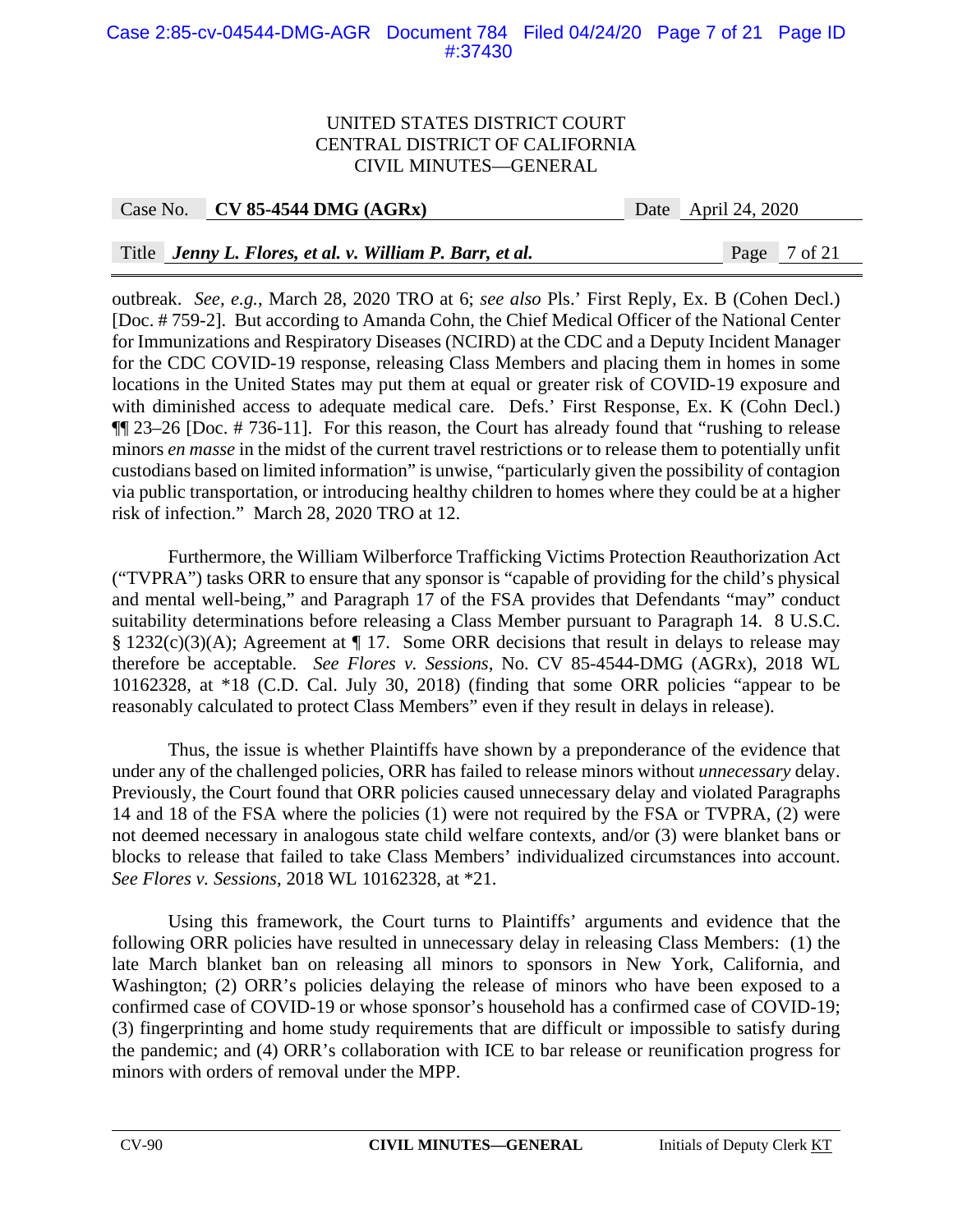| $CV 85-4544 DMG (AGRx)$<br>Case No. |
|-------------------------------------|
|-------------------------------------|

ate April 24, 2020

# Title *Jenny L. Flores, et al. v. William P. Barr, et al.* Page 8 of 21

# **i. Ban on releasing Class Members to or from certain States**

Defendants explain that the April 6, 2020 ORR Field Guidance # 4, COVID-1 Discharge Guide ("April 6 ORR Guidance") does not contain a blanket ban on releasing Class Members in New York or any other States. Though ORR did institute a temporary hold on releases in New York on March 25, 2020, ORR consulted with local health officials and the CDC, developed a set of criteria for discharges from New York, and lifted the hold on April 3, 2020. Defs.' Objections and Response, Ex. 7 (Sualog Second Decl.) at ¶ 12 [Doc. # 762-10]; Defs.' Second Supp. Response, Ex. 11 (Sualog Third Decl.) at ¶ 4 [Doc. # 772-6]; *see also* Pls.' First Reply, Ex. H (Flamm Decl.) at ¶¶ 7–8 (describing one legal service provider's belief that no minors were released between March 25, 2020 and April 2, 2020 from an ORR facility in New York due to an ORR policy declining to discharge any minors from the facility) [Doc. # 759-8]; Pls.' First Reply, Ex. E (Gahng Decl.) at ¶ 9 (describing one legal service provider's receipt of a notice that ORR had instituted a "stop placement" order ceasing the placement of any Class Members in New York) [Doc. # 759-5]. Presumably, the "stop placement" orders relating to California and Washington have also been lifted. Minors, including minors in facilities in New York, have been released since the policy was changed. *See* Pls.' Second Reply, Ex. C (Enriquez Decl.) at ¶ 9 [Doc. # 774-5]; Sualog Third Decl. at ¶ 4 (citing an average release of 64 minors a day between March 15 to April 15).

The Court does not fault ORR for exercising caution during the initial days of the pandemic. Plaintiffs have provided no current evidence that a blanket ban exists on releasing Class Members to or from certain States that would violate the FSA. Because ORR appears to have rectified any non-compliant blanket ban on releasing minors from facilities in States hardest-hit by COVID-19, Plaintiffs' requested relief relating to such a ban is now moot.

# **ii. Ban on releasing Class Members with exposure to COVID-19 or to sponsor households with confirmed cases of COVID-19**

Defendants explain that the April 6 ORR Guidance does not contain a blanket ban on release of any minor exposed to COVID-19. Sualog Third Decl. at ¶ 5. Instead, the April 6 ORR Guidance temporarily postpones release of a Class Member in a facility experiencing one or more confirmed cases of active COVID-19 "until ORR's Division of Health for Unaccompanied Children (DHUC) lifts the hold on release or allows the release of specific children on a case by case basis following CDC recommendations." Sualog Second Decl. at ¶ 7. ORR's Deputy Director, Jallyn Sualog, states that this language "places responsibility with the health professionals in the DHUC, and allows case-by-case releases" if a minor can complete the required 14-day quarantine at a sponsor's home rather than in ORR care. *Id.* at ¶ 8; Sualog Third Decl. at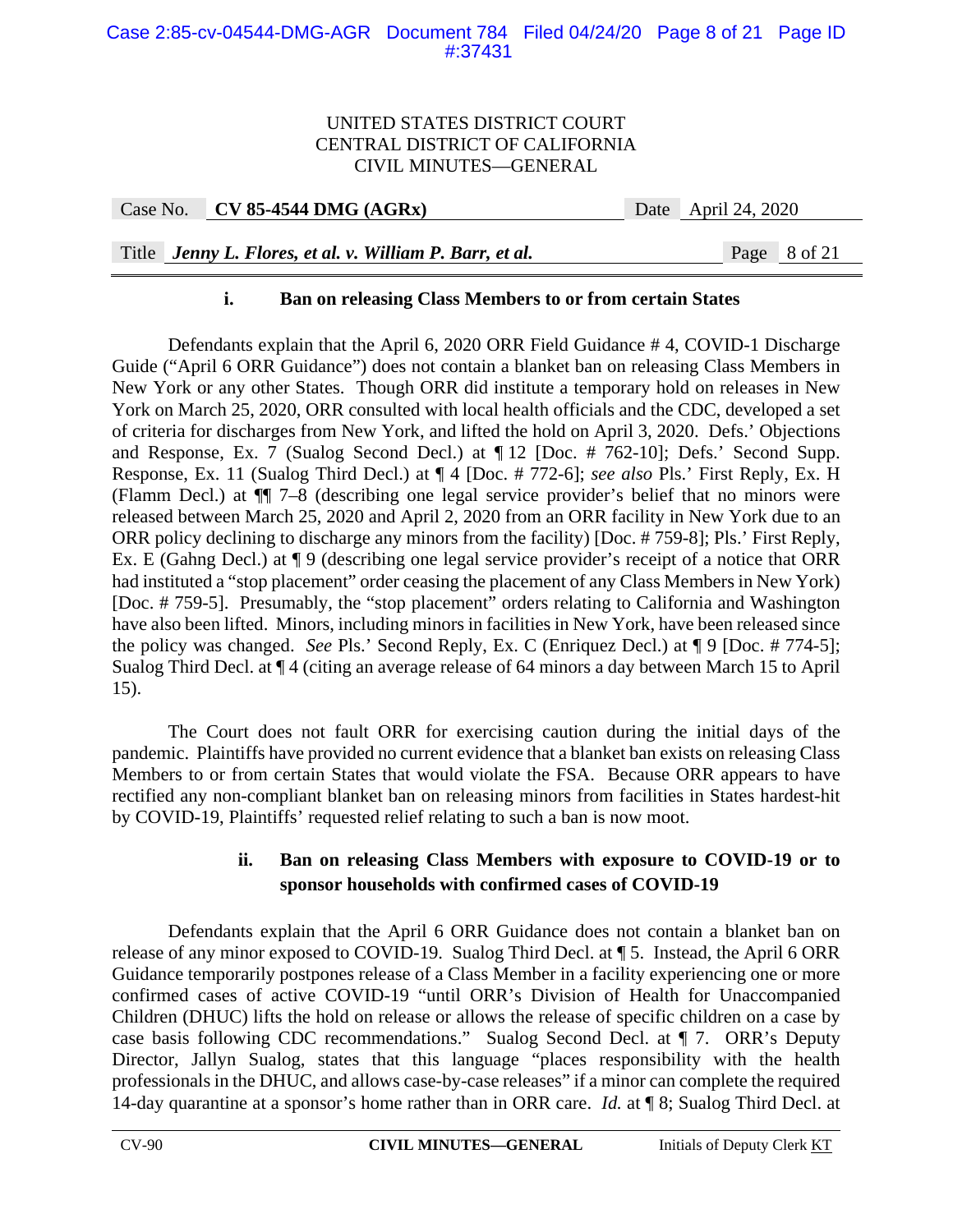|  | Case No. CV 85-4544 DMG $(AGRx)$                         | Date April 24, 2020 |
|--|----------------------------------------------------------|---------------------|
|  |                                                          |                     |
|  | Title Jenny L. Flores, et al. v. William P. Barr, et al. | Page 9 of 21        |

¶ 5. Factors taken into consideration when determining if an exposed minor can be released include: whether commercial air travel is required to go to the sponsor's home, presence of health conditions that place the child or sponsor household at higher risk, and the ability of the sponsor to maintain the child's quarantine and active symptom monitoring for 14 days. Sualog Third Decl. at ¶ 5.

Plaintiffs argue that the language of the April 6 ORR Guidance lacks the following: mandatory language requiring a medical professional to examine each case for possible release, a time frame for DHUC assessments, and an explanation of how a Class Member, sponsor, or attorney may apply for a minor's release. Pls.' Second Reply at 20–22. Plaintiffs' medical experts suggest that due to the relative ease of determining the DHUC factors, lack of accurate testing, and impossibility of quarantining every asymptomatic and symptomatic minor in a congregate care facility, a minor exposed to COVID-19 is far safer in a sponsor's home than in a congregate care setting where a COVID-19 infection is more likely. *See* Pls.' Second Reply, Ex. A (Graves Decl.) at ¶¶ 7–13 [Doc. # 774-3]; *id.*, Ex. B (Cohen Decl.) at ¶¶ 4–13 [Doc. # 774-4]. As Plaintiffs' medical expert Dr. Julie DeAun Graves opines, "Postponing the release of children in facilities with known COVID-19 exposure is like leaving them in a burning house rather than going in to rescue them and take them to safety." Graves Decl. at ¶ 7.

Plaintiffs also submit evidence of this policy's effect on Class Members. At least one minor purportedly had his release delayed due to testing positive for COVID-19, though the Court has concerns about the foundation of this declarant's knowledge. *See id.*, Ex. F (Huebner Decl.) at ¶ 21 [Doc. # 774-8]. Another had his release delayed due to exposure to another minor suspected of having COVID-19. *See id.*, Ex. G (Cubas Decl.) at ¶ 11 [Doc. # 774-9]. According to an attorney serving clients at ORR care provider BCFS Baytown, the entire facility was placed under a 14-day quarantine order on April 7, 2020 after a news outlet reported that numerous BCFS Baytown staff members had tested positive for COVID-19. *Id.*, Ex. I (Bocanegra Decl.) at ¶¶ 6, 8 [Doc. # 774-11]. One minor about to turn 18 was able to be released to his parental sponsor only after the quarantine was lifted; another turned 18 during the quarantine and was released to ICE custody, rather than to the long-term non-congregate placement already secured for him. *Id.* at ¶¶ 9–10.

 Besides Sualog's non-specific declarations, there is no evidence in the record indicating that medical professionals actually make case-by-case determinations of a minor's eligibility for release, and Plaintiffs have submitted at least some evidence to the contrary. The Court does not find fault with the April 6 ORR Guidance in theory, but its implementation must be monitored as part of the Independent Monitor's and Juvenile Coordinator's regular monitoring duties to ensure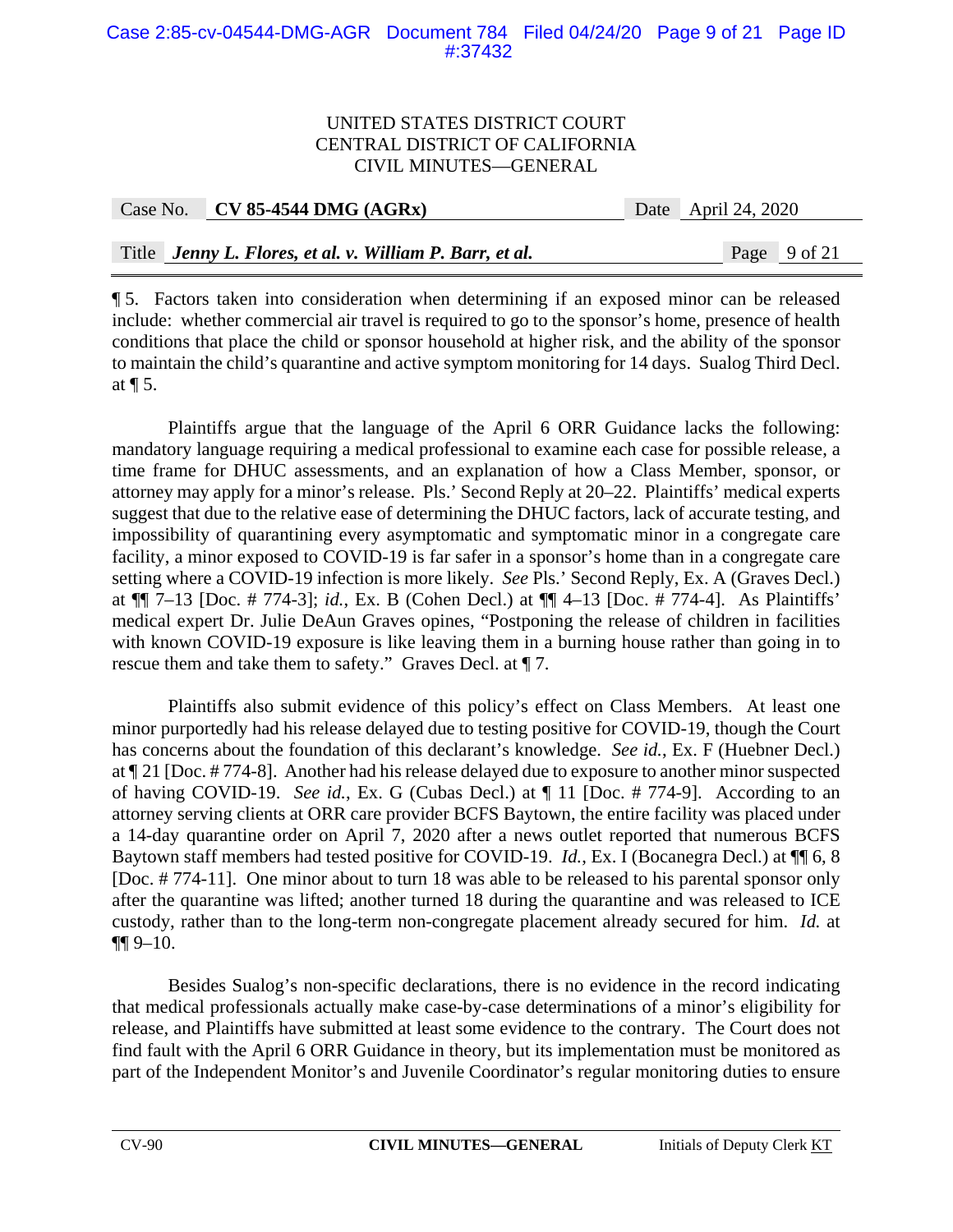|  | Case No. CV 85-4544 DMG $(AGRx)$ |                                                          |  | Date April 24, 2020 |                 |
|--|----------------------------------|----------------------------------------------------------|--|---------------------|-----------------|
|  |                                  |                                                          |  |                     |                 |
|  |                                  | Title Jenny L. Flores, et al. v. William P. Barr, et al. |  |                     | Page $10$ of 21 |

that this policy timely facilitates, rather than obstructs, ORR's ability to meet the FSA requirement of release without unnecessary delay.

As for releasing minors to homes in which there is a confirmed case of COVID-19, the April 6 ORR Guidance provides: "If a sponsor or a member of the sponsor's household has an active COVID-19 infection, postpone release until a medical or public health professional determines it is safe to release the UAC to the sponsor household." Sualog Second Decl. at ¶ 10. This language clearly provides for a medical professional's individualized assessment of a Class Member's eligibility for release and is reasonable under the circumstances. For similar reasons as stated above, however, continued monitoring of this policy's implementation remains necessary to ensure expeditious but safe release of minors to sponsor households.

# **iii. Fingerprint and home study requirements for certain potential sponsors**

Plaintiffs argue that some of ORR's current fingerprinting and home study requirements are unreasonable and, in light of the pandemic's effects, unnecessarily delay the release of numerous Class Members. Noting that ORR already has some policies in place to waive the fingerprinting requirement and that some state child welfare agencies have relaxed fingerprinting requirements in light of the pandemic, Plaintiffs argue that ORR can similarly waive or delay the fingerprinting requirement and follow up with sponsors after release. *See* Pls.' First Reply at 21 & n.49. The summary spreadsheet submitted by ORR indicates that as of early April, approximately 51 minors in ORR custody in the 32 facilities listed have otherwise eligible sponsors who could not get fingerprinted due to COVID-19-related shutdowns, and 21 could not get a home study due to COVID-19. Attorneys for individual Class Members also describe numerous clients for whom the ORR facility specifically cited pandemic-related barriers to obtaining fingerprints or a home study as the reason for delaying release. *See, e.g.*, Gahng Decl. at ¶¶ 13–15; Enriquez Decl. at ¶ 8; Huebner Decl. at ¶¶ 12–14; Pls.' Second Reply, Ex. E, (Shaw Decl.) at ¶¶ 8–9 [Doc. # 774-5].

The TVPRA does not specifically require fingerprinting. It requires ORR to, at a minimum, "verif[y] the custodian's identity and relationship to the child, if any, as well as an independent finding that the individual has not engaged in any activity that would indicate a potential risk to the child." 8 U.S.C. § 1232(c)(3)(A). As of 2019, ORR requires fingerprints only of sponsors that fall into certain categories. Sponsors who are in Category 1 and Category 2A parents or legal guardians, grandparents, adult siblings, or other close family members who were the primary caregiver of the minor—as well as any non-sponsor adult household member and identified adult caregiver must submit fingerprints only where a public records check reveals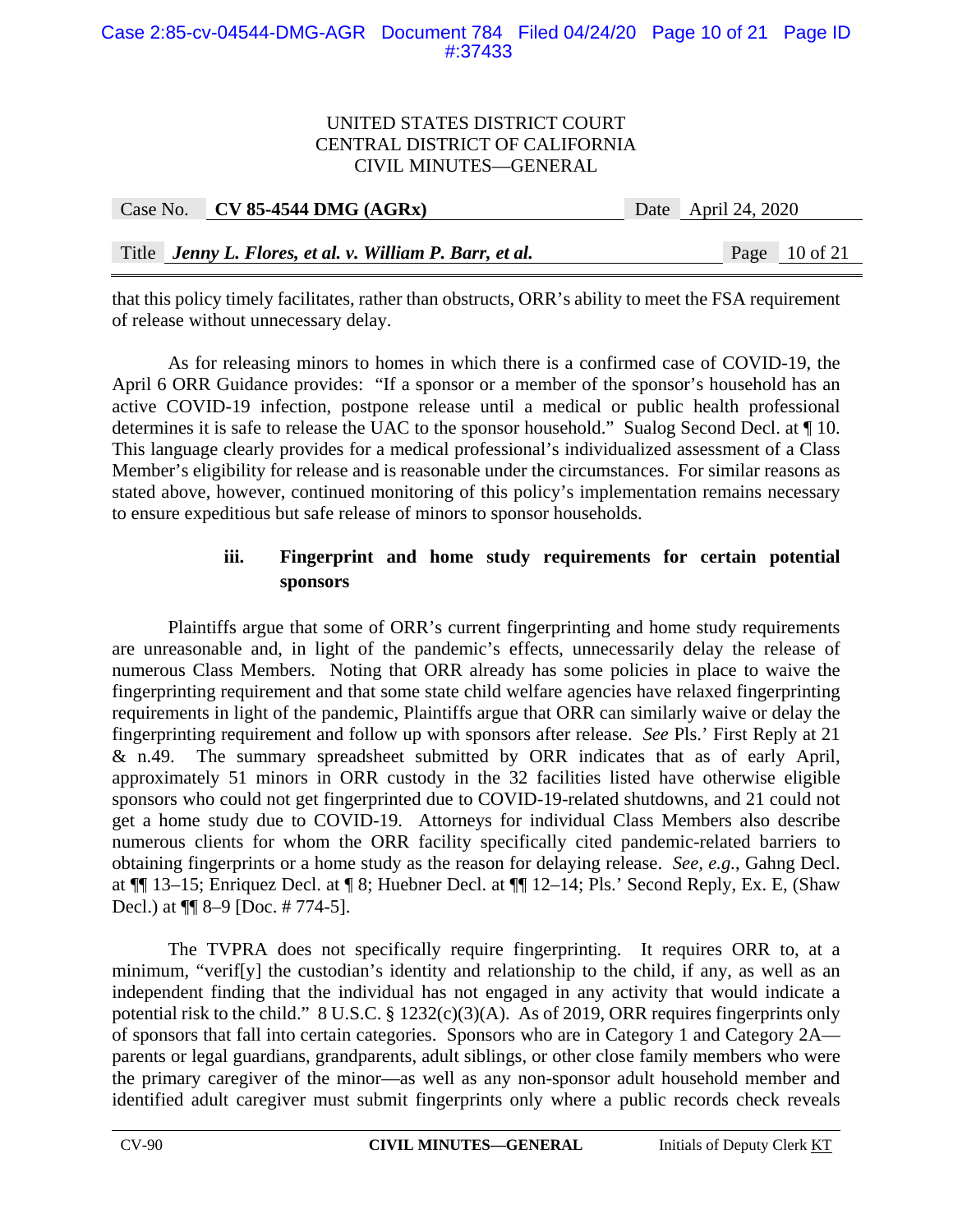## Case 2:85-cv-04544-DMG-AGR Document 784 Filed 04/24/20 Page 11 of 21 Page ID #:37434

#### UNITED STATES DISTRICT COURT CENTRAL DISTRICT OF CALIFORNIA CIVIL MINUTES—GENERAL

| Case No. | <b>CV 85-4544 DMG (AGRx)</b> |  |
|----------|------------------------------|--|
|----------|------------------------------|--|

Date April 24, 2020

# Title *Jenny L. Flores, et al. v. William P. Barr, et al.* Page 11 of 21

possible disqualifying factors, or there is a documented risk to the safety of the minor, the minor is especially vulnerable, and/or the case is being referred for a home study. Fingerprints are required for all sponsors in Categories 2B and 3—close family members (*i.e.*, aunts, uncles, cousins) who were not the primary caregiver of the minor, or any other sponsor, such as a distant relative or unrelated adult. *See* Sualog Third Decl. at ¶ 7. The TVPRA requires a home study for a minor who is a trafficking victim, has special needs, is a victim of physical or sexual abuse, or has a sponsor who clearly presents a risk of abuse, maltreatment, exploitation, or trafficking to the child based on all available objective evidence. 8 U.S.C. § 1232(c)(3)(B). ORR policy also "requires a home study before releasing any child to a nonrelative sponsor who is seeking to sponsor multiple children, or who has previously sponsored or sought to sponsor a child and is seeking to sponsor additional children" or "for children who are 12 years and under before releasing to a nonrelative sponsor." ORR Policy Guide at § 2.4.2, https://www.acf.hhs.gov/orr/resource/children-entering-the-united-states-unaccompanied (last accessed April 23, 2020).

 As of April 16, 2020, ORR has adjusted fingerprinting procedures by mailing fingerprint cards and working with potential sponsors to locate available fingerprint locations and with closed fingerprint locations to obtain PPE so that they can reopen. Sualog Second Decl. at ¶ 13; Sualog Third Decl. at ¶ 6. ORR Deputy Director Jallyn Sualog states that "only nine digital fingerprint locations are offline entirely," though it is not clear how many digital fingerprint locations remain "online." Sualog Third Decl. at ¶ 6. Sualog acknowledges that in some cases, the fingerprinting requirement may be waived, but that "eliminating fingerprint checks on a blanket basis, due to the COVID-19 threat, would inappropriately endanger children" and "undermine ORR's ability to fulfill Congress' directive that it protect children from 'traffickers and other persons seeking to victimize or otherwise engage such children in criminal, harmful, or exploitative activity.'" Sualog Second Decl. at  $\P$  15 (quoting 8 U.S.C. § 1232(c)(1)). As for home studies, Sualog earlier declared that ORR has already allowed for virtual home studies where possible. *See* Sualog Second Decl. at ¶ 16.

Due to the dangers that Class Members may face if released to an improperly vetted sponsor, the Court ordinarily defers to ORR's expertise regarding the importance it ascribes to fingerprinting potential sponsors whose name-only background checks yield red flags, who have a more attenuated or no familial relationship to the minor, or who seek to sponsor particularly vulnerable minors. But under the current extraordinary circumstances in the midst of a pandemic, ORR's obligation to release minors without unnecessary delay requires moving with greater speed to remove minors from congregate environments where a suitable custodian exists.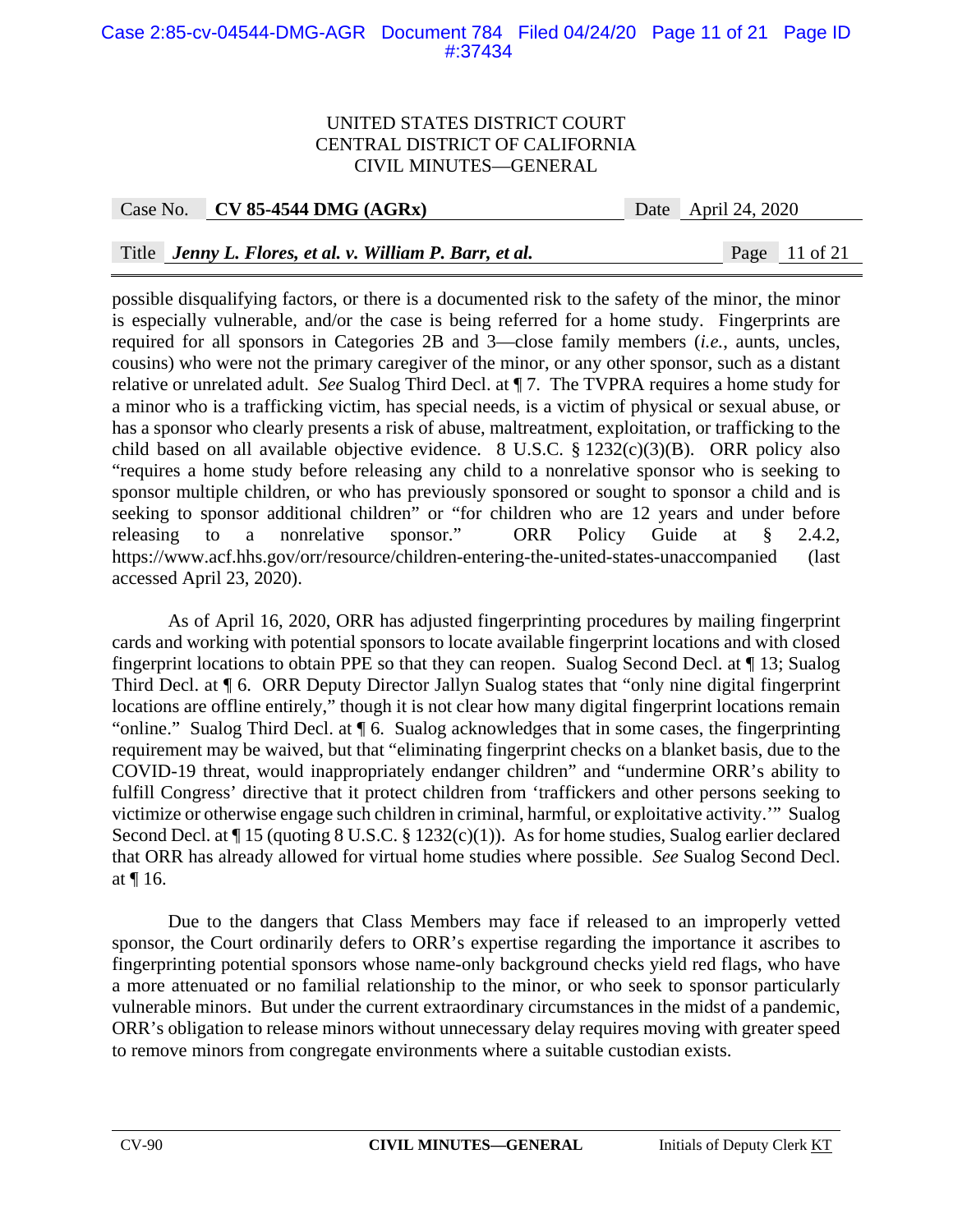# Case 2:85-cv-04544-DMG-AGR Document 784 Filed 04/24/20 Page 12 of 21 Page ID #:37435

#### UNITED STATES DISTRICT COURT CENTRAL DISTRICT OF CALIFORNIA CIVIL MINUTES—GENERAL

| Case No. | <b>CV 85-4544 DMG (AGRx)</b> |  |
|----------|------------------------------|--|
|----------|------------------------------|--|

Date April 24, 2020

# Title *Jenny L. Flores, et al. v. William P. Barr, et al.* Page 12 of 21

ORR's efforts to make digital fingerprinting available to potential sponsors fail to mitigate the Court's concerns about delay, given the number and prevalence of minors whose release hinges on their fully vetted sponsor going to a public place—potentially endangering themselves—to obtain fingerprints. Furthermore, since the Court's April 10, 2020 Order, more States have temporarily suspended fingerprint requirements for otherwise vetted foster parents. *See* Pls.' Second Reply at 25, n.37 (collecting states); Pls.' First Reply at 21, n.49 (same). While conceding that potential sponsors whose name-only background checks trigger red flags should still be fingerprinted, Plaintiffs have shown that additional fingerprint-based checks for Category 2B and 3 sponsors with clear records cause unnecessary delay under current circumstances. *See* Pls.' Second Reply at 23, n.32.

Accordingly, during the course of this pandemic in the United States, ORR's policy of withholding a minor's release to otherwise eligible Category 2B and 3 sponsors due to the unavailability of a facility to perform fingerprinting violates the FSA's prohibition on unnecessary delay. Like numerous other child welfare agencies, ORR shall institute provisional release of Class Members to Category 2B and 3 sponsors who have otherwise satisfied ORR's criteria, contingent upon later submission of fingerprints when fingerprinting is available.

Because the ORR has indicated its willingness to use virtual home studies on a case by case basis, the Court declines to grant Plaintiffs' motion to enforce on that issue at this time, though it will be the subject of further reporting. In any event, one of Plaintiffs' declarants admitted that "[i]n some cases, it appears that a virtual home study is being pursued[.]" Huebner Decl. at ¶ 19. If more minors' releases remain pending due to lack of completion of home studies, and it is not clear why virtual home studies have not been done, Class Counsel may submit an inquiry to the ORR Juvenile Coordinator and, in the absence of a satisfactory response, may utilize the dispute resolution procedures outlined in the October 5, 2018 Order Appointing Special Master/Independent Monitor at ¶ D.3. [Doc. # 494.]

# **iv. Migrant Protection Protocols**

Neither side has provided a lucid explanation of what the MPP is, much less its effect on a Class Member's eligibility to be released. The Court thus relies on the Ninth Circuit's description of the policy in an unrelated case:

The MPP now directs the "return" of asylum applicants who arrive from Mexico as a substitute to the traditional options of detention and parole. Under the MPP, these applicants are processed for standard removal proceedings, instead of expedited removal. They are then made to wait in Mexico until an immigration judge resolves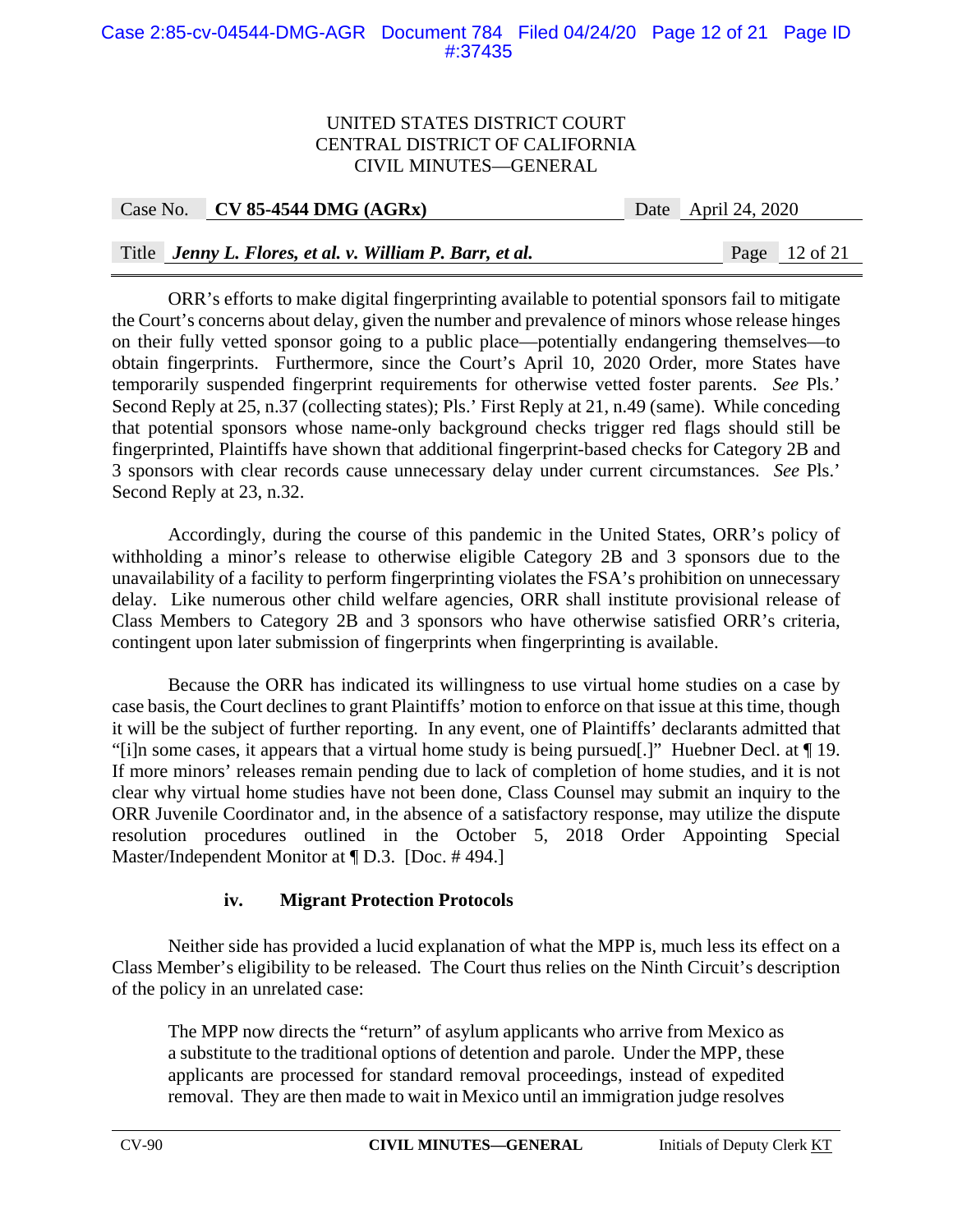Case No. **CV 85-4544 DMG (AGRx)** Date April 24, 2020

# Title *Jenny L. Flores, et al. v. William P. Barr, et al.* Page 13 of 21

their asylum claims. Immigration officers exercise discretion in returning the applicants they inspect, but the MPP is categorically inapplicable to unaccompanied minors, Mexican nationals, applicants who are processed for expedited removal, and any applicant "who is more likely than not to face persecution or torture in Mexico."

*Innovation Law Lab v. McAleenan*, 924 F.3d 503, 506 (9th Cir. 2019). Of note, MPP is "categorically inapplicable to unaccompanied minors." *Id.* Defendants obliquely note that a minor may be in ORR custody but have "a final order of removal because he or she previously was in removal proceedings with a parent under the MPP." Defs.' Second Supp. Response at 28. Plaintiffs argue that any unaccompanied minor, even if previously accompanied, should regain TVPRA protection and be ineligible for removal under the MPP. Pls.' Second Reply at 26. It is unclear to the Court that the applicability of the MPP to minors who are currently unaccompanied and in ORR custody is an issue properly within its purview.

 Regardless, the Court can determine whether ORR's policy of withholding from release those minors with a pending MPP case or removal order has caused unnecessary delay within the meaning of the FSA. ORR Deputy Director Sualog explains that under the April 6 ORR Guidance, when a child has a pending removal order, "care providers work with their [ORR Federal Field Specialist] to determine whether [the Department of Homeland Security]/ICE plans to execute the order and initiate removal." Sualog Second Decl. at ¶ 20. If ORR determines that removal "appears unlikely," because the removal order will be "reopened, appealed, or otherwise delayed," or for any other reason, the minor is evaluated for release following general ORR policies; but if removal is "imminent," then "ORR will work with ICE to ensure the minor appears for his or her scheduled removal." *Id.*; *see also* Sualog Third Decl. at ¶ 10.

 Plaintiffs point out that this policy does not specify when deportation is considered imminent versus unlikely. The definition of "imminent" is "ready to take place" or "happening soon." *Imminent*, Merriam-Webster Online (last accessed on April 23, 2020). Based on ORR's April 8, 2020 summaries of efforts toward release, at least four unaccompanied minors in the 32 ORR facilities surveyed have not been released due to a pending MPP case or removal order, but no note was made of the imminence of removal. Pls.' Reply at 24. Declarations by legal service providers indicate that numerous other minors with a pending MPP case or removal order remain in ORR care. *See* Cubas Decl. at ¶¶ 4–9. Some minors have remained in ORR care for months despite pending appeals of their initial removal orders under the MPP. Such appeals are precisely the type of protracted proceeding that ORR claims will render a minor eligible to be evaluated for release, yet these minors' attorneys see no sign of ORR's willingness to evaluate them for release. *See* Gahng Decl. ¶¶ 11–12 (describing six minors with MPP-based removal orders who have filed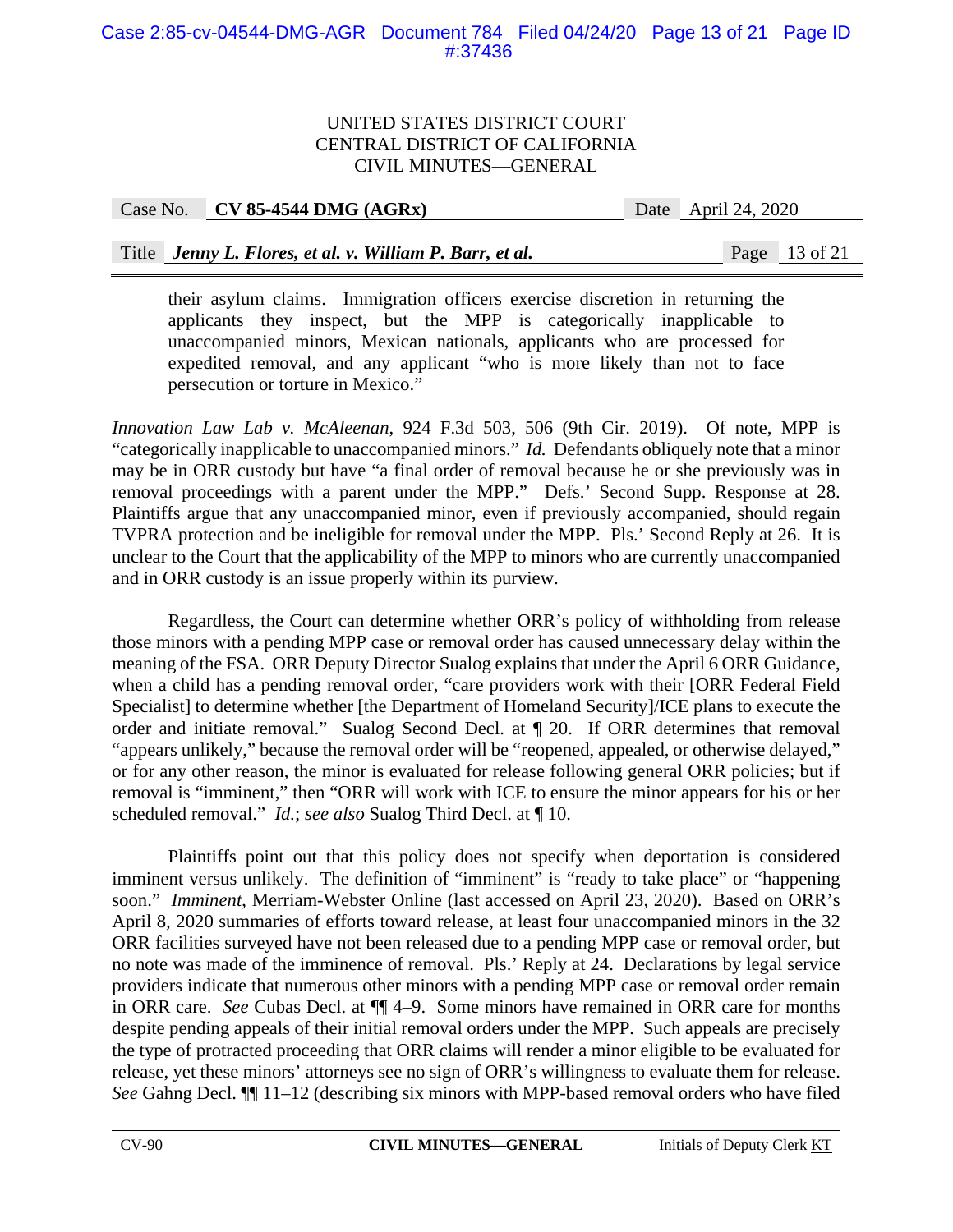| Case No. CV 85-4544 DMG $(AGRx)$ | Date April 24, 2020 |
|----------------------------------|---------------------|
|                                  |                     |

Title *Jenny L. Flores, et al. v. William P. Barr, et al.* Page 14 of 21

Board of Immigration Appeals ("BIA") appeals and have been in ORR custody for 68 or 80 days); Pls.' Second Reply, Ex. D (Devereaux Decl.) at ¶¶ 6–7 [Doc. # 774-6]; *id.*, Ex. J., (D.V.V.C. Decl.) at ¶¶ 4–8, 13–14 [Doc. # 774-12]; *see also* Pls.' First Reply, Ex. A (Vernon Decl.) at ¶¶ 5–6 (Doc. # 759-1) (noting that the BIA can take as long as 14 to 23 months to decide an appeal).

The Court sees no reason why, if removal is not "ready to take place," ORR should not release minors whose removal orders under the MPP are under appeal. Thus, ORR's opaque policies surrounding removal orders under the MPP violate Paragraphs 14 and 18 of the FSA.

# **2. ICE**

Plaintiffs argue that ICE unnecessarily delays Class Members' release by failing to make individualized release decisions, in violation of Paragraph 14, and also fails to record efforts undertaken, in violation of Paragraph 18.

As of April 21, 2020, the total population at the three FRCs is 698 individuals, 342 of them minors). Of these individuals, 413 are subject to final orders of removal and pending removal, 256 are in expedited removal proceedings pursuant to Section 235 of the INA—*i.e.*, undergoing credible or reasonable fear adjudications by U.S. Citizenship and Immigration Services ("USCIS") or immigration court proceedings before an Immigration Judge ("IJ")—and the remaining 29 are pending removal proceedings under Section 240 of the INA. Harper Supp. Decl. ¶ 5; *see* Defs.' First Supp. Response, Ex. 2 (Harper Decl.) at ¶¶ 10–11 [Doc. #746-12]. The Court notes that these numbers represent significant declines in population—even as recently as April 5, 2020, the total FRC population was 1,004, which was itself a significant decrease from earlier population levels. Harper Decl. at  $\P$  2. But the Court cannot infer from the recent release of many minors and their families that the Class Members remaining in custody are not suffering unnecessary delay in their release.

Due to the relatively small number of minors pending removal proceedings under Section 240, the Court focuses on the minors in expedited removal proceedings, including those who are subject to final orders of removal.

# **i. Class Members awaiting decisions in expedited removal proceedings**

Defendants assert that ICE makes an individualized parole inquiry for every minor with a final order of removal, but do make that same assertion for families awaiting IJ or USCIS responses. Defs.' Second Supp. Response at 19–20; *see* Harper Decl. ¶ 11. At the hearing, Defendants' counsel Sarah Fabian stated that families are either put in Section 240 removal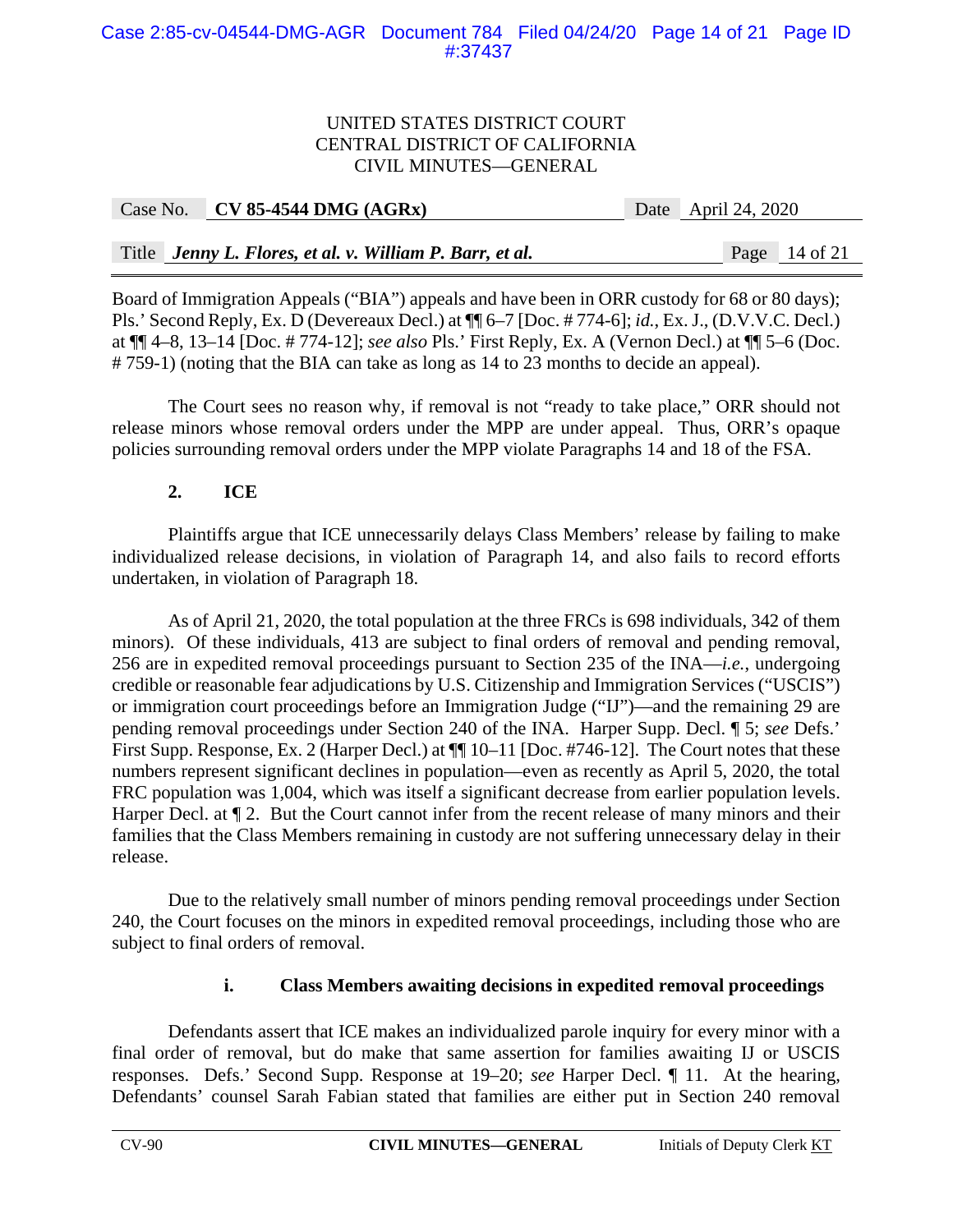### Case 2:85-cv-04544-DMG-AGR Document 784 Filed 04/24/20 Page 15 of 21 Page ID #:37438

#### UNITED STATES DISTRICT COURT CENTRAL DISTRICT OF CALIFORNIA CIVIL MINUTES—GENERAL

Case No. **CV 85-4544 DMG (AGRx)** Date April 24, 2020

### Title *Jenny L. Flores, et al. v. William P. Barr, et al.* Page 15 of 21

proceedings and released together, or ordered removed and removed together. This explanation completely omits discussion of the 256 families in expedited removal proceedings under Section 235, among whom are minors still awaiting decisions, for whom the Court has specifically ordered individualized parole determinations. *See Flores v. Sessions*, 394 F. Supp. 3d at 1067 ("The Court will order Defendants to comply with the unambiguous charge of the *Flores* Agreement to make *individualized* determinations regarding a minor's flight risk rather than blanket determinations . . . . even if the minor or her parent is in expedited removal (*i.e.*, awaiting a credible fear determination").

 Instead, Defendants argue that for minors in expedited removal proceedings listed in ICE's records as "pending IJ hearing/decision" or "pending USCIS response," ICE may maintain custody of those minors "as long as their release or transfer from ICE custody occurs 'as expeditiously as possible,' or 'as fast as Defendants, in good faith and in the exercise of due diligence, can possibly go in screening family members for reasonable or credible fear . . . .'" Defs.' Second Supp. Response at 20 (quoting August 21, 2015 Order at 10 [Doc. # 189]). In 2015, Defendants suggested that 20 days was the amount of time Defendants could expeditiously screen Class Members and their families for reasonable or credible fear. August 21, 2015 Order at 9. Now, Defendants assert that the speed at which USCIS has been able to process credible/reasonable fear claims has decreased while, at the same time, denial rates have increased, though Defendants offer no specific timelines and merely point to USCIS's website for the recent numbers of cases received and completed. *See* USCIS, *Semi-Monthly Credible Fear and Reasonable Fear Receipts and Decisions*, https://www.uscis.gov/tools/reports-studies/immigration-forms-data/semi-monthlycredible-fear-and-reasonable-fear-receipts-and-decisions (last accessed April 24, 2020). It is unclear to the Court why, given the significantly reduced numbers in custody, 20 days is insufficient time for screening Class Members when it was sufficient in prior influxes involving far more people. Defendants have not stated any particular timeline in which Defendants can screen asylum-seeking minors and their families, even though many families awaiting IJ or USCIS responses have been in custody for far longer than 20 days, according to the ICE spreadsheet submitted on April 8, 2020.

Given the length of detention of these minors, Defendants have also failed to demonstrate actual individualized evaluations of flight risk, or refusals of parents to waive their right to remain detained with their children, or other explanations for prolonged detention of Class Members awaiting IJ or USCIS determinations.<sup>6</sup> The only direct evidence before the Court of the existence

 <sup>6</sup> Parents may waive their children's *Flores* rights. *See* July 9, 2018 Order at 6 [Doc. # 455]. Defendants have been enjoined in separate class action litigation from separating class member parents from their children, absent an affirmative, knowing, and voluntary waiver of the parent's right to be detained with their children at an ICE FRC. *See Ms. L. v. ICE*, 310 F. Supp. 3d 1133, 1149 (S.D. Cal., June 26, 2018).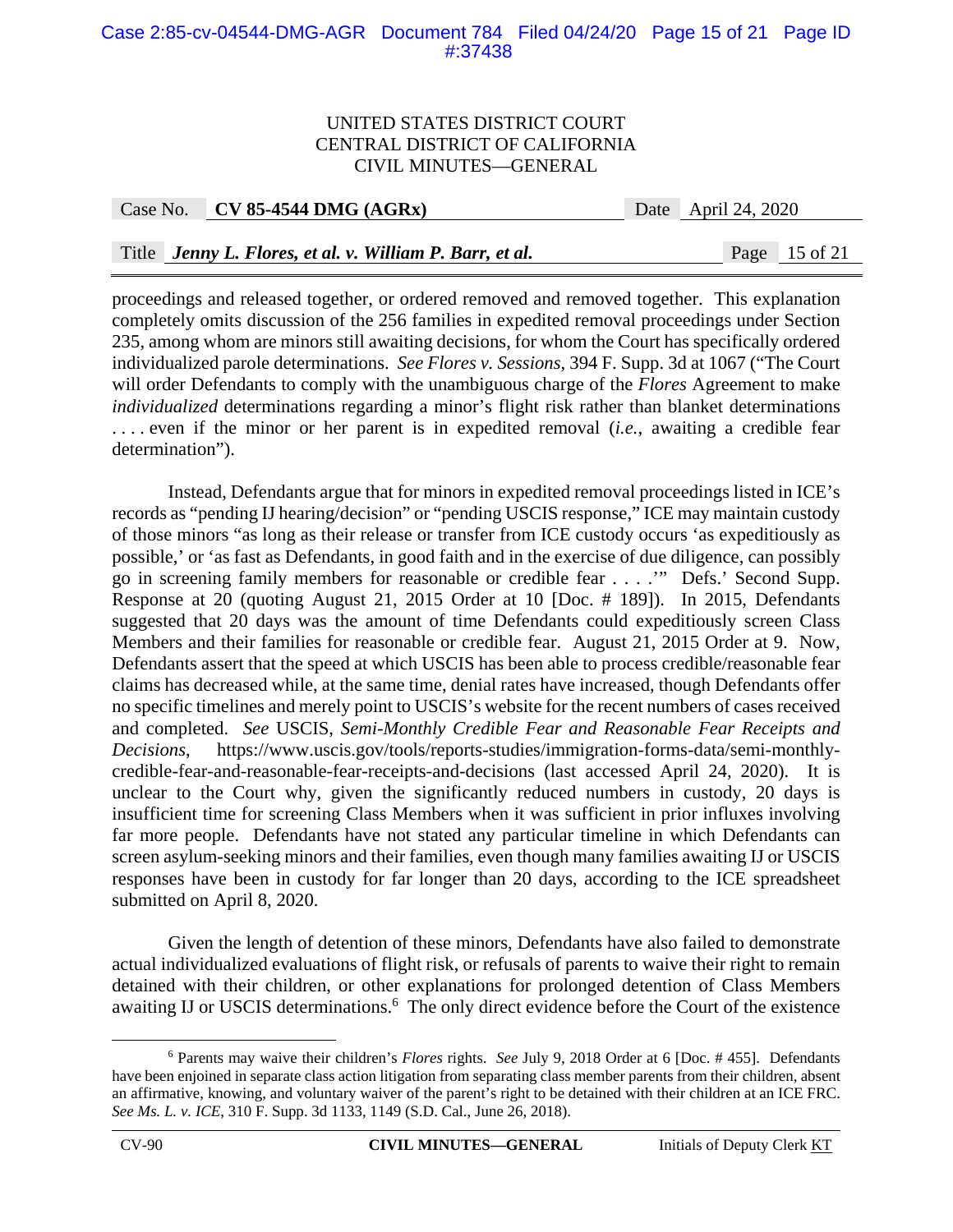# Case 2:85-cv-04544-DMG-AGR Document 784 Filed 04/24/20 Page 16 of 21 Page ID #:37439

#### UNITED STATES DISTRICT COURT CENTRAL DISTRICT OF CALIFORNIA CIVIL MINUTES—GENERAL

Case No. **CV 85-4544 DMG (AGRx)** Date April 24, 2020

# Title *Jenny L. Flores, et al. v. William P. Barr, et al.* Page 16 of 21

of these individualized inquiries are the declarations of ICE officials. Harper Decl. at ¶¶ 11; Defs.' First Supp. Response, Ex. (Sheridan First Decl.) at ¶ 28 [Doc. # 746-14]; Defs.' Second Supp. Response, Ex. 10 (George Second Decl.) at ¶ 34 [Doc. # 772-5]. ICE's April 8, 2020 spreadsheet does not contain information about flight risk or other factors leading to a denial of release, besides noting that none of these minors pose a risk of harm to self or others. Furthermore, even if the initial parole determination is appropriately made, the Court sees no evidence that ICE reevaluates Class Members for *Flores* release rights at any point after the initial parole determination. *Cf.* Defs.' First Supp. Response at 33 [Doc. # 746] ("'Class [M]embers will be reevaluated for parole when new, pertinent information is received concerning continued custody[.]'") (quoting Sept. 8, 2017 Deane Dougherty Decl. at ¶ 8.a [Doc. # 374-2]).

By contrast, Javier Hidalgo, an attorney who supervises pro bono legal services at Karnes, attests to notifying ICE whenever a Class Member has been detained for longer than 20 days and receiving either no response or a response indicating no effort to release the Class Member or individualized release determination. Pls.' Second Reply, Ex. III (Hidalgo Decl.) at ¶¶ 8–17 [Doc. #774-63]. For example, in response to a parole request submitted on April 10, 2020, for a family detained for at least 40 days, ICE responded that it would reconsider the request only once the IJ had rendered a decision on the family's pending appeal. *Id.* at  $\P$  17. Dilley Pro Bono Project ("DPBP") Director Shalyn Fluharty reports that as of April 8, 2020, one of DPBP's clients did not receive a credible fear decision until 24 days after his initial credible fear interview, another waited 122 days for a hearing with an IJ to be scheduled, and another remained detained despite an IJ vacating the minor's negative credible fear finding on February 21, 2020. Pls.' Supp Ex., Ex. O (Fluharty Second Decl.) at ¶ 46 [Doc. # 761-1]. DPBP's record of families detained more than 120 days—which it provided to ICE and filed under seal with the Court—indicates that every one of those families has a sponsor available. *Id.* at ¶ 4; *see also* Sept. 8, 2017, Deane Dougherty Decl. at ¶ 8.a ("[W]hen an FSA class member is admitted into an FRC, ICE asks the parent of the class member the opportunity to list potential sponsors.") [Doc. # 374-2]. To Fluharty's knowledge, no minors or their parents have criminal history or have been deemed to be a danger by ICE. *Id.* at ¶¶ 28–30.

Because ICE has not submitted evidence of individualized release assessments for Class Members awaiting asylum decisions, much less evidence that ICE makes and records individual assessments in a prompt and continuous manner, the Court finds ICE in violation of the FSA's Paragraph 18 (as well as the Court's prior June 27, 2017 Order) with regard to Class Members in expedited removal proceedings who are "pending IJ hearing/decision" or "pending USCIS response." Because unnecessary delay has resulted from this apparent failure to make individualized parole assessments, ICE is also in violation of Paragraph 14.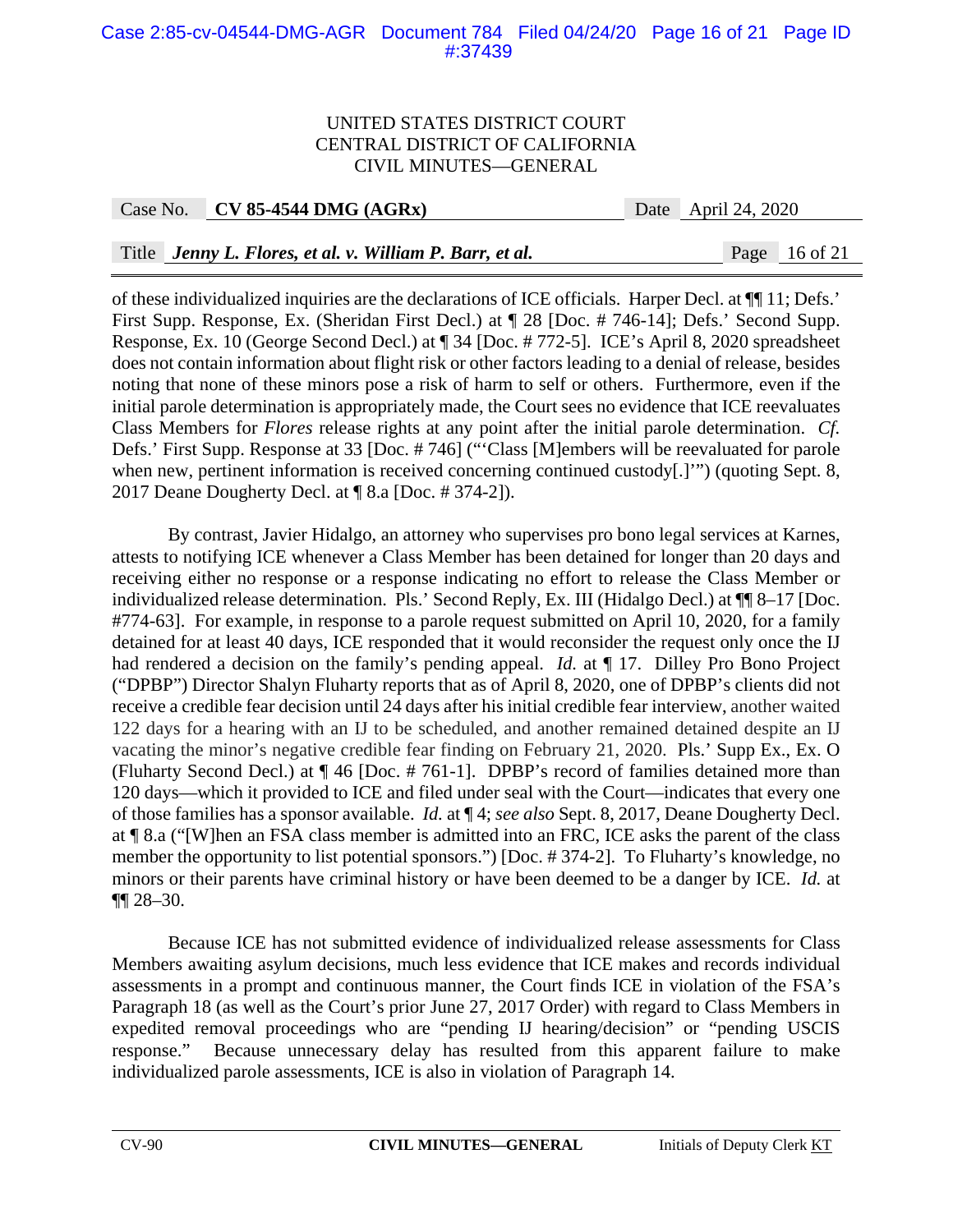| Case No. CV 85-4544 DMG $(AGRx)$ | Date April 24, 2020 |
|----------------------------------|---------------------|
|                                  |                     |

Title *Jenny L. Flores, et al. v. William P. Barr, et al.* Page 17 of 21

# **ii. Class Members under final orders of removal**

As for Class Members who are subject to final orders of removal, they are "increasingly subject to judicial and administrative stays of removal issued by various courts in various cases, which may impact the length of stay at an FRC." Harper Decl. at  $\P$  11. Melissa Harper, the Chief of ICE's Juvenile and Family Residential Management Unit, explains that such cases "are individually evaluated for risk of flight to determine whether continued detention is necessary or whether release is a viable option." *Id.* Again, ICE has not submitted any actual evidence of individualized evaluation of flight risk, despite the number of families currently in detention who have had their orders of removal stayed.

Plaintiffs' evidence suggests the lack of individualized evaluations. Of the five families still detained in Berks, four have had final removal orders stayed by the district court in the case *M.M.V. v. Barr*, No. 19-2773 (D.D.C.), and the fifth has a motion to reopen pending before an immigration court and has a stay of removal. Pls.' Second Reply, Ex. V (Cambria Decl.) at  $\P$  54– 55 (noting that the fifth family is unlikely to be removed because its members, including a minor, have been kidnapped and trafficked) [Doc. # 774-24]. Each family has a close family member ready to receive them. *Id.* at ¶ 56. At least ten parents at Dilley submitted declarations stating that they and their children have been detained for approximately 240 days and were told they would not be released because they were plaintiffs in a federal lawsuit, despite having family or friends ready to sponsor them. *See, e.g.*, Pls.' Second Reply, Ex. EE (C.C.G. Decl.) at ¶ 12 [Doc. # 774- 33]; *id.*, Ex. LL, (L.G.G. Decl.) at ¶ 10 [Doc. # 774-40]; *id.*, Ex. NN (M.A.A. Decl.) at ¶ 13 [Doc. # 774-42]; *id.*, Ex. PP (R.L.A. Decl.) at ¶ 10 [Doc. # 774-44]; *id.*, Ex. QQ (R.P.F. Decl.) at ¶ 12 [Doc. # 775-45]. According to Fluharty, 164 family units with 204 children were in custody at Dilley as of April 21, 2020, with an average length of detention of 109 days, and at least 189 of those minors have, or will soon have, stays of removal due to litigation. Fluharty Third Decl. at ¶¶ 22, 25. And, even for final removal orders that have not been stayed and may be considered "imminent," as of April 8, 2020, Fluharty reported that one child at Dilley had been waiting for 63 days for removal to his home country, subsequent to the issuance of a final order of expedited removal. Fluharty Second Decl. at ¶ 46.

While the Court appreciates that ICE has released many Class Members in its custody in recent months, the lack of individualized records regarding the Class Members remaining in its custody serves as circumstantial evidence of unnecessary delay and failure to make and record prompt and continuous efforts at release as to those Class Members in custody more than 20 days.<sup>7</sup>

 $\begin{array}{c|c}\n\hline\n\end{array}$  $\frac{1}{2}$  Defendants argue that "the vast majority of family units" are never placed in immigration custody, never transferred to ICE custody, or "quickly released from ICE custody either as a matter of discretion under 8 U.S.C. § 1226(a), or through the parole process" but do not provide numbers of minors or family members who fall into the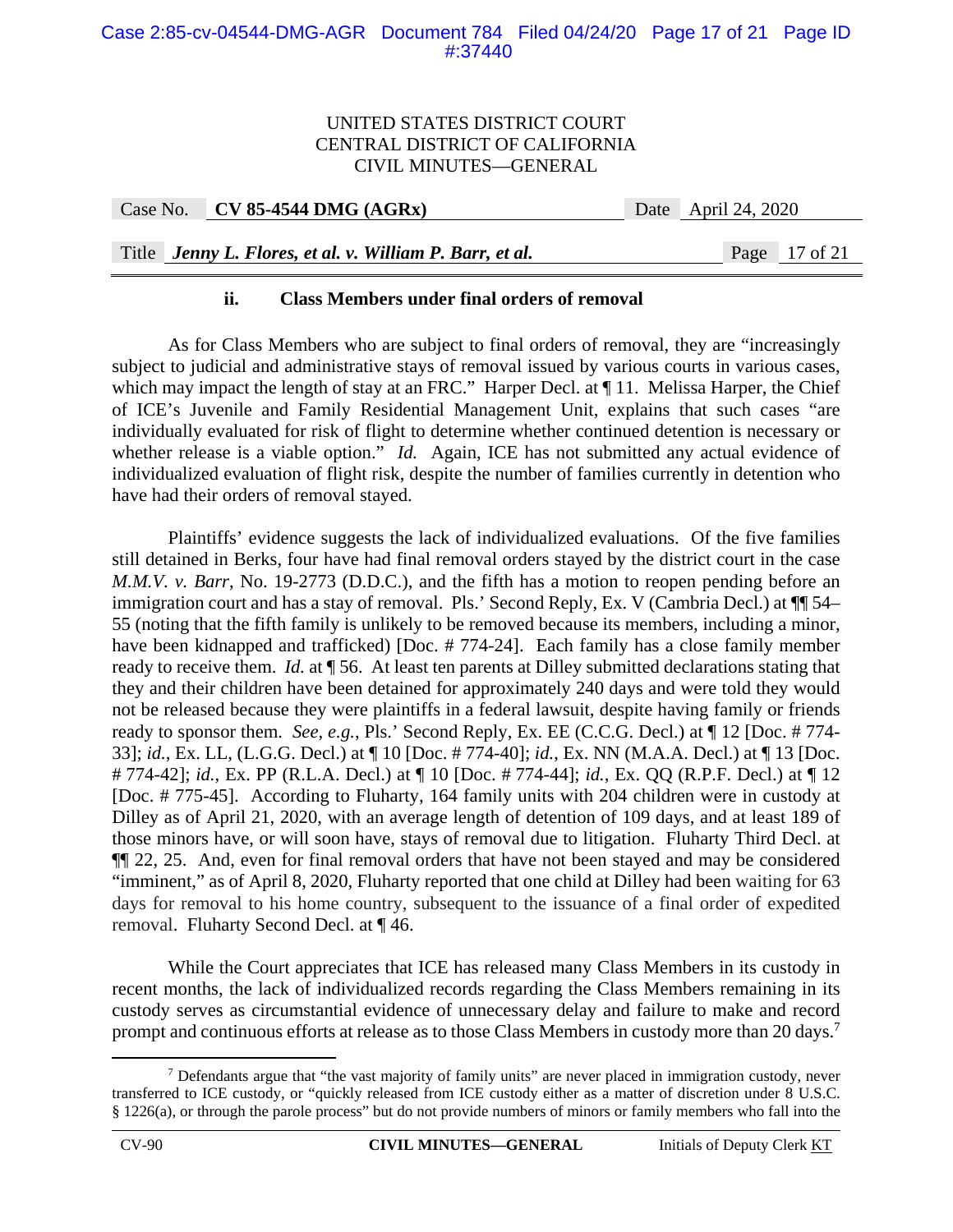## Case 2:85-cv-04544-DMG-AGR Document 784 Filed 04/24/20 Page 18 of 21 Page ID #:37441

#### UNITED STATES DISTRICT COURT CENTRAL DISTRICT OF CALIFORNIA CIVIL MINUTES—GENERAL

| Case No. | <b>CV 85-4544 DMG (AGRx)</b> |
|----------|------------------------------|
|----------|------------------------------|

Date April 24, 2020

# Title *Jenny L. Flores, et al. v. William P. Barr, et al.* Page 18 of 21

ICE's efforts to comply with Paragraph 18 of the FSA suffer by comparison with those of ORR. Moreover, ICE has previously argued that it lacks the institutional capacity to perform individualized parole assessments. *See Flores v. Sessions*, 394 F. Supp. 3d at 1067. Its cursory evidentiary showings of those assessments raise serious concerns that ICE is not adequately assessing minors' flight risk, according to the FSA's general policy favoring release, or communicating with parents about the option of waiver of rights. The Court reiterates that ICE may consider a minor's flight risk, under Paragraph 14 of the FSA and federal regulations, but a final order of deportation cannot be the dispositive consideration if removal is not "imminent," as discussed above in relation to final orders of removal under the MPP, and there are no other indicia of a minor's flight risk. *See* Agreement at ¶ 14 (requiring release of a minor without unnecessary delay "[w]here INS determines that the detention of the minor is not required either to secure his or her timely appearance before the INS or the immigration court, or to ensure the minor's safety or that of others."); 8 C.F.R. § 212.5.

Accordingly, Plaintiffs have shown by a preponderance of the evidence that ICE is in breach of its Paragraph 14 and 18 duties and past Court Orders with regard to minors subject to final orders of removal, including those issued under the MPP and/or stayed by participation in federal litigation.

#### **IV. CONCLUSION**

In light of the foregoing, Plaintiffs' request, construed as a motion to enforce the FSA, is **DENIED in part** and **GRANTED in part**. The Court hereby **ORDERS** as follows:

- 1. ORR and ICE shall continue to make every effort to promptly and safely release Class Members who have suitable custodians in accordance with Paragraphs 14 and 18 of the FSA and the Court's prior orders, including those categorized as "MPP," participants in class litigation, "pending IJ hearing/decision" or "pending USCIS response," absent a specific and individualized determination that they are a flight risk or a danger to themselves or others, or a proper waiver of *Flores* rights (*see, e.g.*, July 24, 2015 Order [Doc. # 177], June 27, 2017 Order [Doc. # 363], July 9, 2018 Order [Doc. # 455], July 30, 2018 Order [Doc. # 470]).
- 2. For the duration of shelter-in-place orders and fingerprinting location closures due to the COVID-19 pandemic, ORR shall institute provisional release of Class Members

 $\overline{a}$ 

latter category. Defs.' Second Supp. Response at 19. Nonetheless, in this motion, the Court is concerned only with the minors who remain in ICE custody for prolonged periods.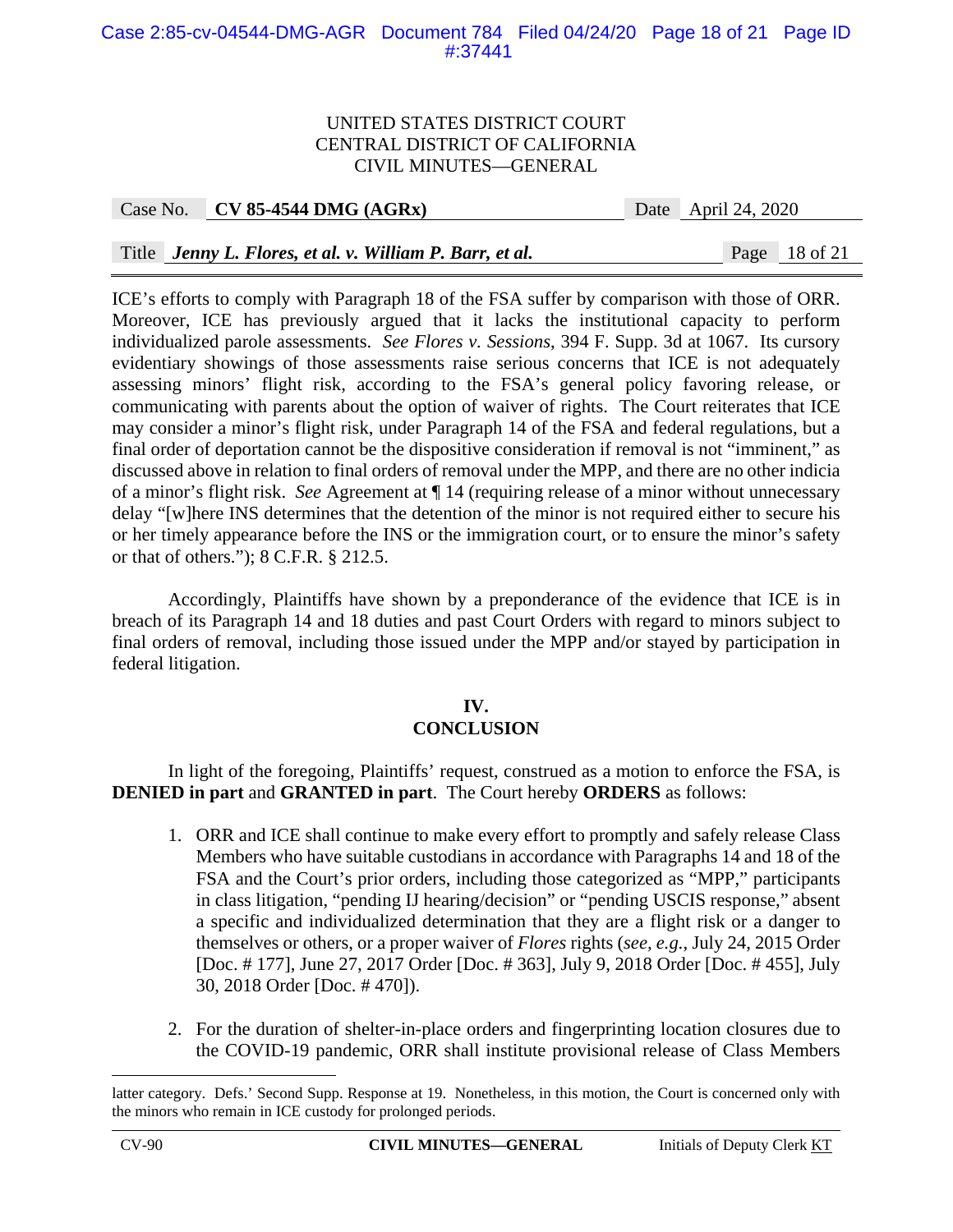Case No. **CV 85-4544 DMG (AGRx)** Date April 24, 2020

# Title *Jenny L. Flores, et al. v. William P. Barr, et al.* Page 19 of 21

with Category 2B and Category 3 sponsors whose name-only background checks yield no red flags and for whom fingerprinting is unavailable, provided that these sponsors agree to submit fingerprints as soon as practicable after the release of the minor and within a reasonable time frame specified by ORR. ORR may continue to require fingerprints prior to release of a minor during the pandemic if fingerprinting is readily available in the relevant locale or it conducts an individualized assessment and determines that fingerprinting is necessary to address a documented risk of safety to the minor.

- 3. The Independent Monitor, Andrea Ordin, may in the exercise of her monitoring duties request such further information regarding safe and sanitary conditions and/or Defendants' continuous efforts at release as she deems appropriate pursuant to her authority under Paragraph  $B(1)(c)(iii)$  of the October 5, 2018 Order appointing her, and in consideration of the concerns outlined in this Order and the Court's June 27, 2017 Order regarding minors in prolonged detention at any stage of expedited removal proceedings. [Doc. ## 363, 494.] If the Monitor believes that sharing that information with Plaintiffs' counsel on a case by case basis, subject to the protective order, would assist her in resolving individualized questions of prolonged detention, she may do so in the exercise of her discretion.
- 4. The Juvenile Coordinators shall continue to perform their duties under Paragraphs 28A and 28B of the FSA. Pursuant to the Court's July 27, 2018 Order [Doc. # 469], the Juvenile Coordinators shall file their next annual compliance report by July 1, 2020, including an assessment of ICE and ORR compliance with CDC guidelines for detention facilities. Given the exigencies of the current pandemic, however, the Court hereby orders interim written reports to be filed by the 15th of each month starting in May 2020, and continuing for each month thereafter for the duration of the pandemic.
	- a. The additional monitoring and interim reports by Aurora Miranda-Maese, the ORR Juvenile Coordinator, shall cover the following topics, among others chosen by her:
		- i. Measures taken to expedite the release of Class Members to suitable custodians during the COVID-19 health emergency, including the status of fingerprinting and home study policies and practices, in compliance with this Order, and provide census data as to any minors who remain in custody due to lack of fingerprinting or home studies;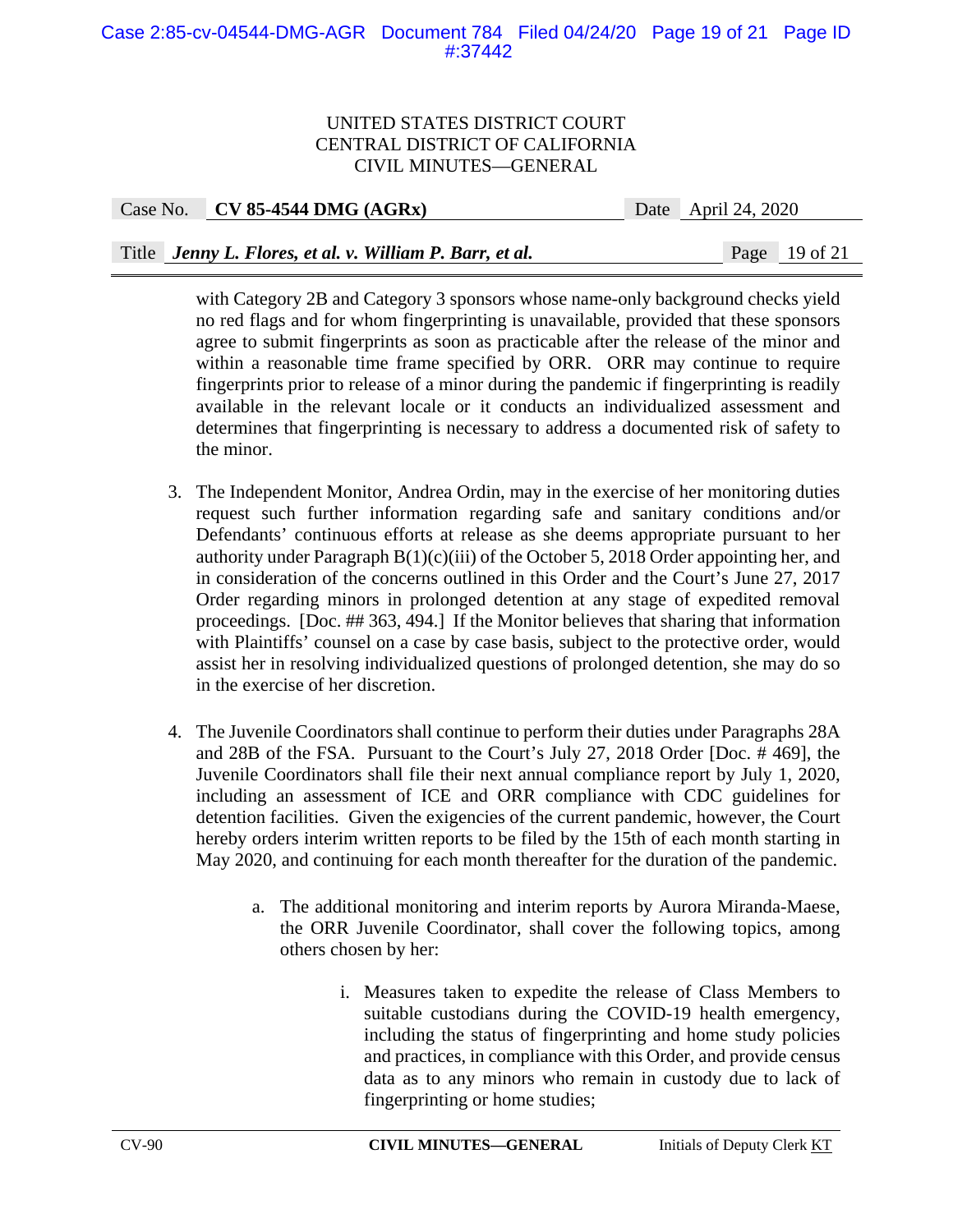#### Case 2:85-cv-04544-DMG-AGR Document 784 Filed 04/24/20 Page 20 of 21 Page ID #:37443

# UNITED STATES DISTRICT COURT CENTRAL DISTRICT OF CALIFORNIA CIVIL MINUTES—GENERAL

| Case No. CV 85-4544 DMG $(AGRx)$                         | Date April 24, 2020 |  |
|----------------------------------------------------------|---------------------|--|
|                                                          |                     |  |
| Title Jenny L. Flores, et al. v. William P. Barr, et al. | Page $20$ of 21     |  |

- ii. Identify the location of any ORR facility that has had any individual, whether detainee or staff member, test positive for COVID-19, and provide a status report and census of those infected at that facility during the reporting period;
- iii. With respect to minors placed at congregate facilities in which either a detainee or staff member has tested positive for COVID-19, identify the specific reason the minors located there have not been released or transferred to a non-congregate setting;
- iv. Describe any policies and/or practices aimed at identifying and protecting minors who are at heightened risk of serious illness or death should they contract COVID-19;
- v. Explain whether medical professionals at ORR are making expeditious individual assessments about a Class Member's eligibility for release when the Class Member has been exposed to COVID-19 or has a sponsor whose household has a confirmed case of COVID-19, and provide the average time in which such individual assessments take place during the reporting period; and
- vi. Explain whether ORR is making individualized assessments regarding its ability to release minors subject to removal orders under the MPP, including census data and reasons for nonrelease.
- b. The additional monitoring and interim reports by Deane Dougherty, the ICE Juvenile Coordinator, shall cover the following topics, among others chosen by her:
	- i. Measures taken to expedite the release of Class Members to suitable custodians during the COVID-19 health emergency, including whether ICE is making individualized release determinations and redeterminations for each Class Member held in the FRCs and making records of the same, and provide a